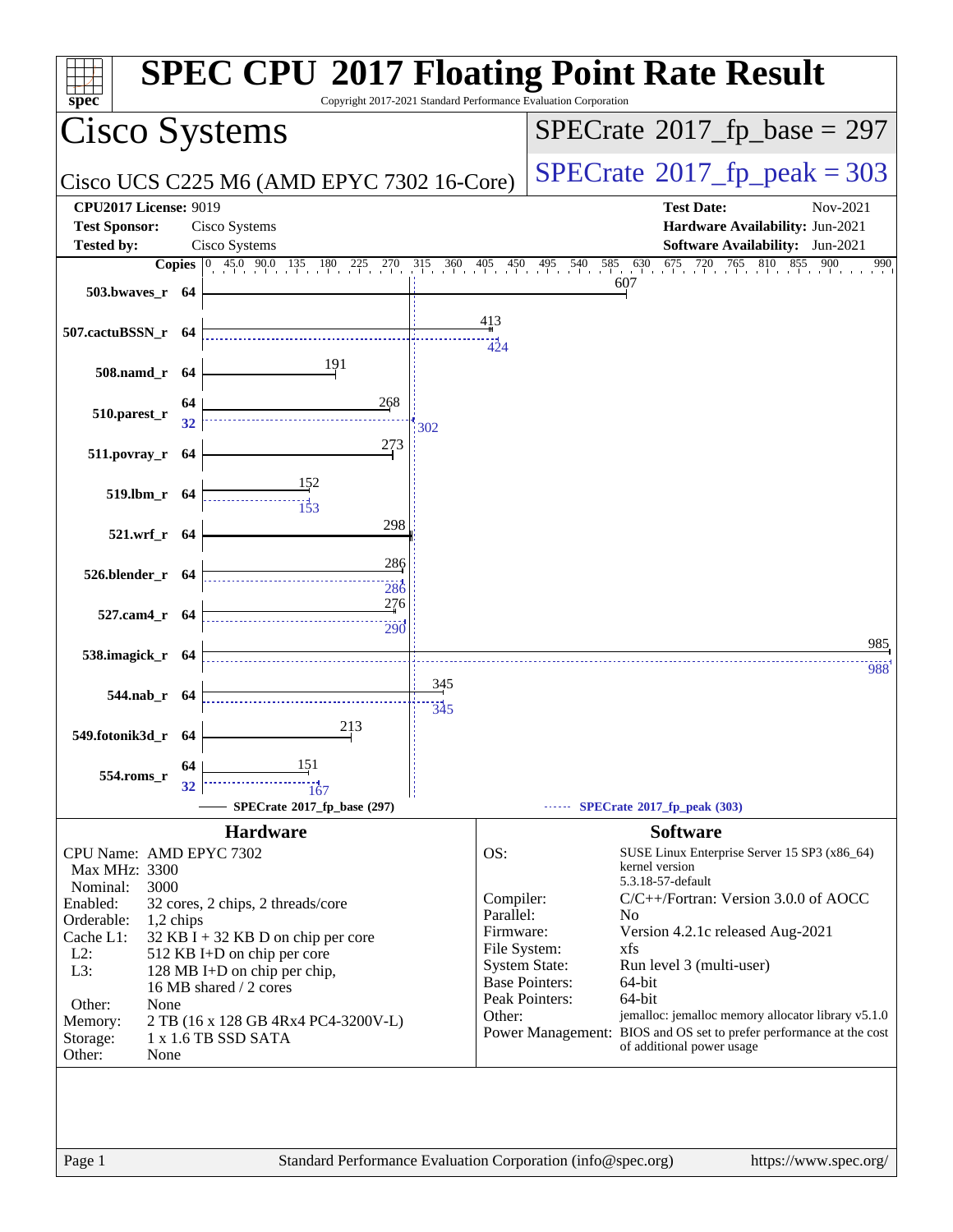

| (Continued on next page) |  |
|--------------------------|--|
|                          |  |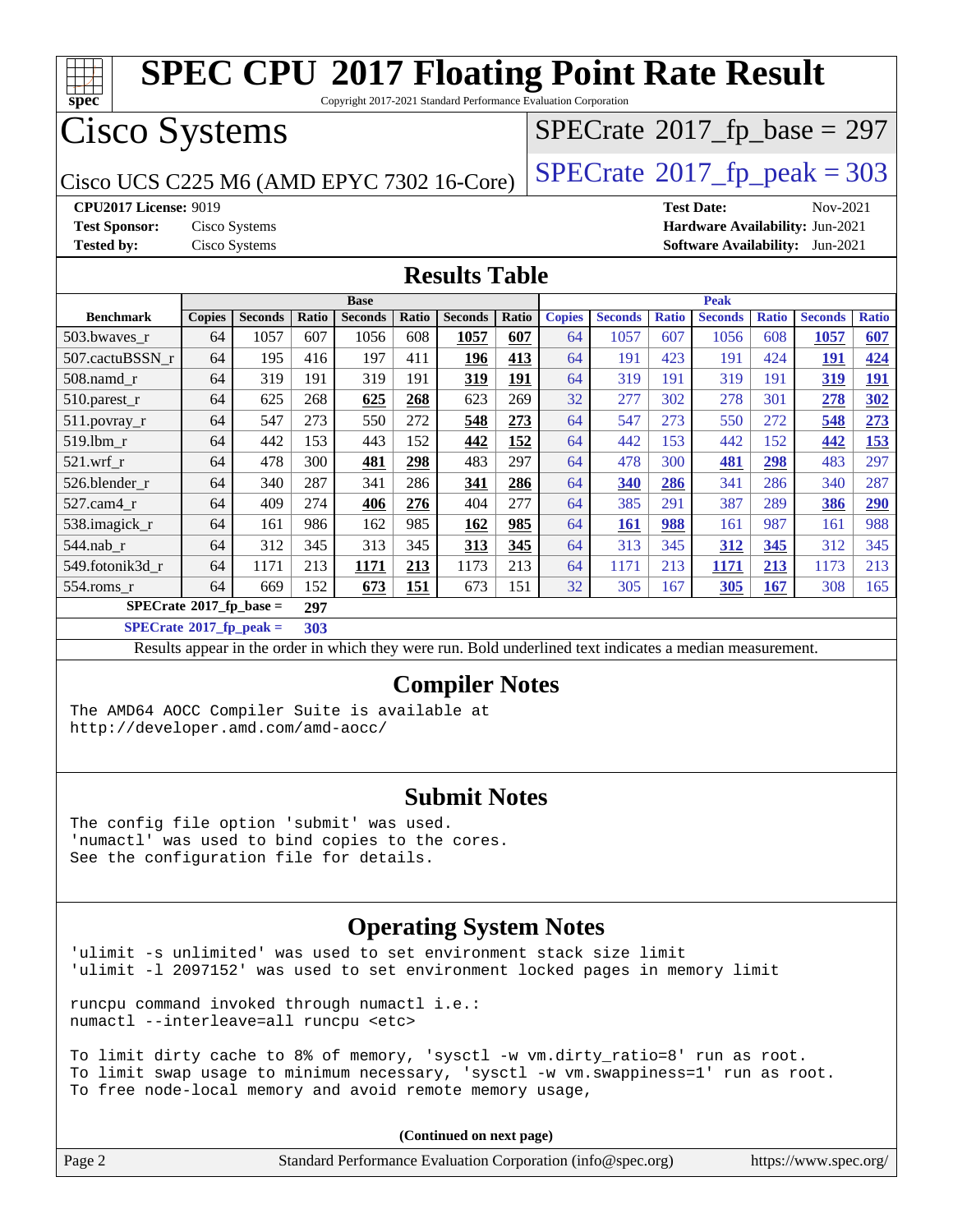

Copyright 2017-2021 Standard Performance Evaluation Corporation

Cisco Systems

 $SPECTate$ <sup>®</sup>[2017\\_fp\\_base =](http://www.spec.org/auto/cpu2017/Docs/result-fields.html#SPECrate2017fpbase) 297

Cisco UCS C225 M6 (AMD EPYC 7302 16-Core)  $\left| \text{SPECrate} \right|$  $\left| \text{SPECrate} \right|$  $\left| \text{SPECrate} \right|$   $2017$   $\left| \text{fp\_peak} \right| = 303$ 

**[Tested by:](http://www.spec.org/auto/cpu2017/Docs/result-fields.html#Testedby)** Cisco Systems **[Software Availability:](http://www.spec.org/auto/cpu2017/Docs/result-fields.html#SoftwareAvailability)** Jun-2021

**[CPU2017 License:](http://www.spec.org/auto/cpu2017/Docs/result-fields.html#CPU2017License)** 9019 **[Test Date:](http://www.spec.org/auto/cpu2017/Docs/result-fields.html#TestDate)** Nov-2021 **[Test Sponsor:](http://www.spec.org/auto/cpu2017/Docs/result-fields.html#TestSponsor)** Cisco Systems **[Hardware Availability:](http://www.spec.org/auto/cpu2017/Docs/result-fields.html#HardwareAvailability)** Jun-2021

### **[Operating System Notes \(Continued\)](http://www.spec.org/auto/cpu2017/Docs/result-fields.html#OperatingSystemNotes)**

'sysctl -w vm.zone\_reclaim\_mode=1' run as root. To clear filesystem caches, 'sync; sysctl -w vm.drop\_caches=3' run as root. To disable address space layout randomization (ASLR) to reduce run-to-run variability, 'sysctl -w kernel.randomize\_va\_space=0' run as root.

To enable Transparent Hugepages (THP) for all allocations, 'echo always > /sys/kernel/mm/transparent\_hugepage/enabled' and 'echo always > /sys/kernel/mm/transparent\_hugepage/defrag' run as root.

### **[Environment Variables Notes](http://www.spec.org/auto/cpu2017/Docs/result-fields.html#EnvironmentVariablesNotes)**

Environment variables set by runcpu before the start of the run: LD\_LIBRARY\_PATH = "/home/cpu2017/amd\_rate\_aocc300\_milan\_B\_lib/lib;/home/cpu2017/amd\_rate\_a occ300\_milan\_B\_lib/lib32:" MALLOC\_CONF = "retain:true"

### **[General Notes](http://www.spec.org/auto/cpu2017/Docs/result-fields.html#GeneralNotes)**

Binaries were compiled on a system with 2x AMD EPYC 7742 CPU + 1TiB Memory using OpenSUSE 15.2

NA: The test sponsor attests, as of date of publication, that CVE-2017-5754 (Meltdown) is mitigated in the system as tested and documented. Yes: The test sponsor attests, as of date of publication, that CVE-2017-5753 (Spectre variant 1) is mitigated in the system as tested and documented. Yes: The test sponsor attests, as of date of publication, that CVE-2017-5715 (Spectre variant 2) is mitigated in the system as tested and documented.

jemalloc: configured and built with GCC v4.8.2 in RHEL 7.4 (No options specified) jemalloc 5.1.0 is available here: <https://github.com/jemalloc/jemalloc/releases/download/5.1.0/jemalloc-5.1.0.tar.bz2>

### **[Platform Notes](http://www.spec.org/auto/cpu2017/Docs/result-fields.html#PlatformNotes)**

BIOS Configuration SMT Mode set to Auto NUMA nodes per socket set to NPS4 ACPI SRAT L3 Cache As NUMA Domain set to Enabled DRAM Scrub Time set to Disabled Determinism Slider set to Power Memory Interleaving set to Auto APBDIS set to 1

**(Continued on next page)**

Page 3 Standard Performance Evaluation Corporation [\(info@spec.org\)](mailto:info@spec.org) <https://www.spec.org/>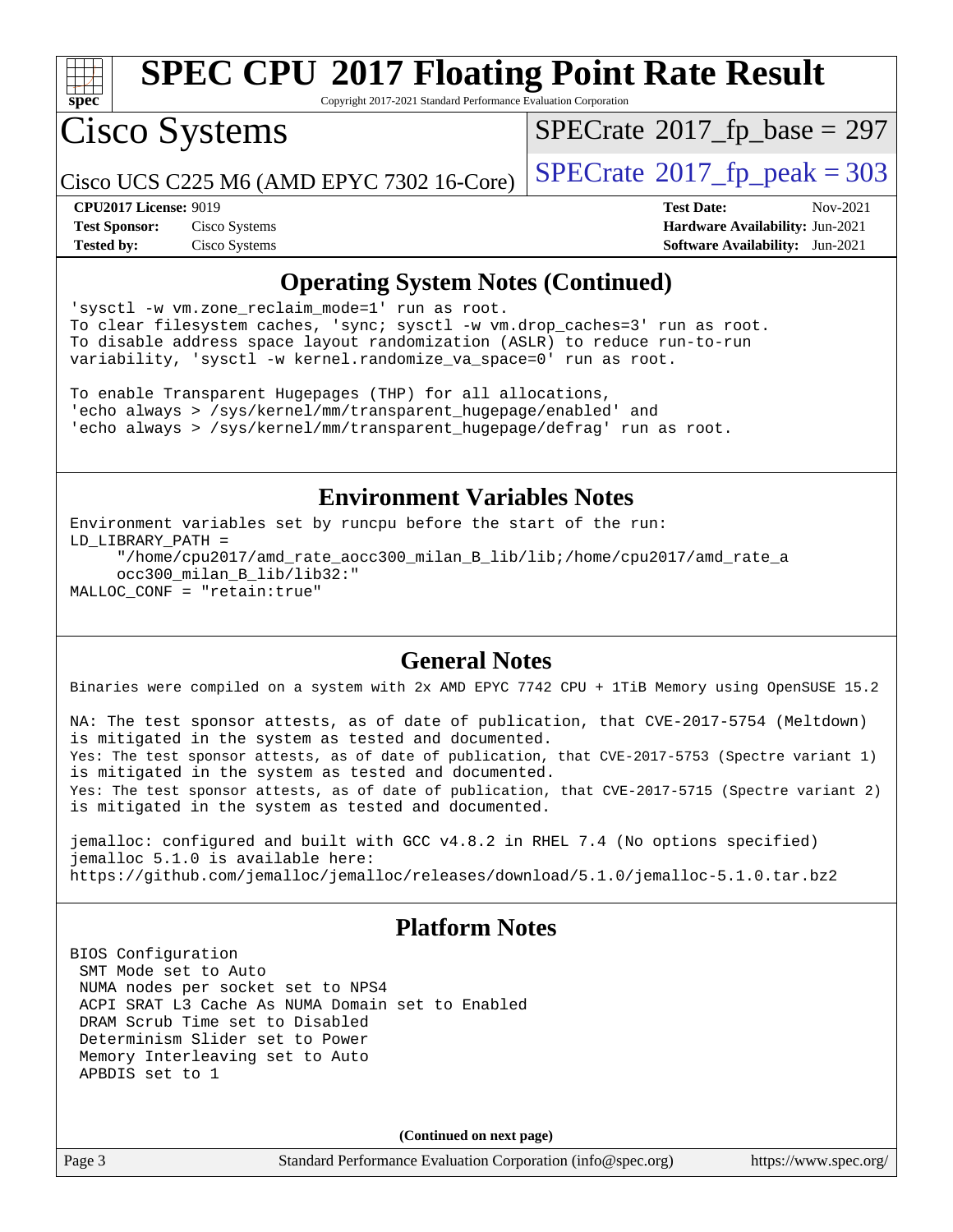

Page 4 Standard Performance Evaluation Corporation [\(info@spec.org\)](mailto:info@spec.org) <https://www.spec.org/>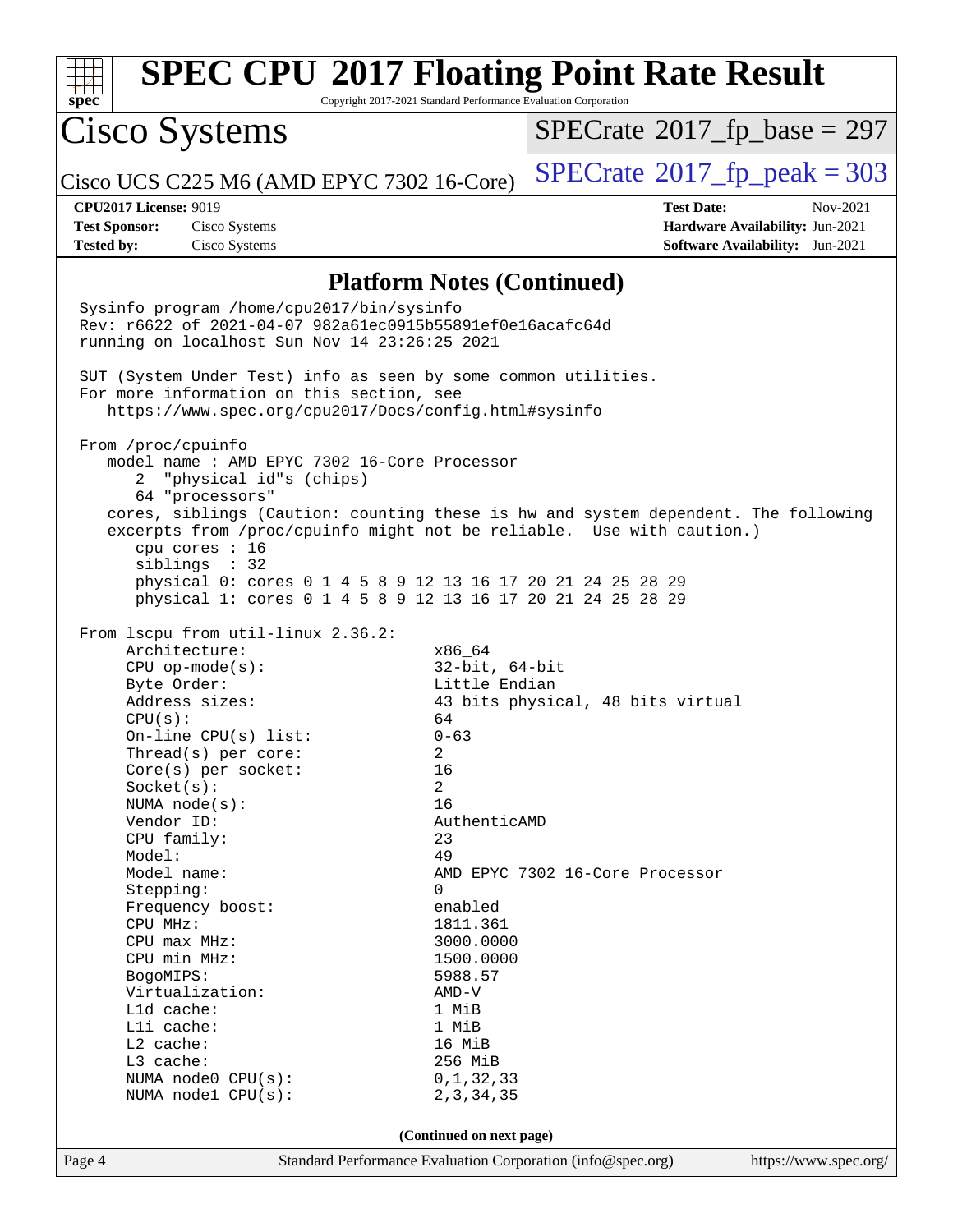| <b>SPEC CPU®2017 Floating Point Rate Result</b><br>spec®                                                                                                           | Copyright 2017-2021 Standard Performance Evaluation Corporation |                    |                              |                                                   |
|--------------------------------------------------------------------------------------------------------------------------------------------------------------------|-----------------------------------------------------------------|--------------------|------------------------------|---------------------------------------------------|
| Cisco Systems                                                                                                                                                      |                                                                 |                    |                              | $SPECrate^{\circ}2017$ [p base = 297              |
| Cisco UCS C225 M6 (AMD EPYC 7302 16-Core)                                                                                                                          |                                                                 |                    |                              | $SPECrate@2017_fp\_peak = 303$                    |
| <b>CPU2017 License: 9019</b>                                                                                                                                       |                                                                 |                    | <b>Test Date:</b>            | Nov-2021                                          |
| <b>Test Sponsor:</b><br>Cisco Systems                                                                                                                              |                                                                 |                    |                              | Hardware Availability: Jun-2021                   |
| <b>Tested by:</b><br>Cisco Systems                                                                                                                                 |                                                                 |                    |                              | <b>Software Availability:</b> Jun-2021            |
|                                                                                                                                                                    | <b>Platform Notes (Continued)</b>                               |                    |                              |                                                   |
| NUMA $node2$ $CPU(s):$                                                                                                                                             | 4, 5, 36, 37                                                    |                    |                              |                                                   |
| NUMA node3 CPU(s):                                                                                                                                                 | 6, 7, 38, 39                                                    |                    |                              |                                                   |
| NUMA $node4$ $CPU(s):$                                                                                                                                             | 8, 9, 40, 41                                                    |                    |                              |                                                   |
| NUMA $node5$ $CPU(s):$                                                                                                                                             | 10, 11, 42, 43                                                  |                    |                              |                                                   |
| NUMA node6 CPU(s):                                                                                                                                                 | 12, 13, 44, 45                                                  |                    |                              |                                                   |
| NUMA node7 CPU(s):                                                                                                                                                 | 14, 15, 46, 47                                                  |                    |                              |                                                   |
| NUMA node8 CPU(s):                                                                                                                                                 | 16, 17, 48, 49                                                  |                    |                              |                                                   |
| NUMA node9 CPU(s):                                                                                                                                                 | 18, 19, 50, 51                                                  |                    |                              |                                                   |
| NUMA node10 CPU(s):                                                                                                                                                | 20, 21, 52, 53                                                  |                    |                              |                                                   |
| NUMA node11 CPU(s):                                                                                                                                                | 22, 23, 54, 55                                                  |                    |                              |                                                   |
| NUMA node12 CPU(s):                                                                                                                                                | 24, 25, 56, 57                                                  |                    |                              |                                                   |
| NUMA $node13$ CPU $(s)$ :                                                                                                                                          | 26, 27, 58, 59                                                  |                    |                              |                                                   |
| NUMA node14 CPU(s):                                                                                                                                                | 28, 29, 60, 61                                                  |                    |                              |                                                   |
| NUMA $node15$ CPU $(s)$ :                                                                                                                                          | 30, 31, 62, 63                                                  |                    |                              |                                                   |
| Vulnerability Itlb multihit:                                                                                                                                       | Not affected                                                    |                    |                              |                                                   |
| Vulnerability L1tf:                                                                                                                                                | Not affected<br>Not affected                                    |                    |                              |                                                   |
| Vulnerability Mds:                                                                                                                                                 |                                                                 |                    |                              |                                                   |
| Vulnerability Meltdown:<br>Vulnerability Spec store bypass: Mitigation; Speculative Store Bypass disabled via                                                      | Not affected                                                    |                    |                              |                                                   |
| prctl and seccomp                                                                                                                                                  |                                                                 |                    |                              |                                                   |
| Vulnerability Spectre v1:<br>pointer sanitization                                                                                                                  |                                                                 |                    |                              | Mitigation; usercopy/swapgs barriers and __user   |
| Vulnerability Spectre v2:<br>IBRS_FW, STIBP conditional, RSB filling                                                                                               |                                                                 |                    |                              | Mitigation; Full AMD retpoline, IBPB conditional, |
| Vulnerability Srbds:                                                                                                                                               | Not affected                                                    |                    |                              |                                                   |
| Vulnerability Tsx async abort:                                                                                                                                     | Not affected                                                    |                    |                              |                                                   |
| Flaqs:                                                                                                                                                             |                                                                 |                    |                              | fpu vme de pse tsc msr pae mce cx8 apic sep mtrr  |
| pge mca cmov pat pse36 clflush mmx fxsr sse sse2 ht syscall nx mmxext fxsr_opt                                                                                     |                                                                 |                    |                              |                                                   |
| pdpelgb rdtscp lm constant_tsc rep_good nopl nonstop_tsc cpuid extd_apicid                                                                                         |                                                                 |                    |                              |                                                   |
| aperfmperf pni pclmulqdq monitor ssse3 fma cx16 sse4_1 sse4_2 movbe popcnt aes xsave                                                                               |                                                                 |                    |                              |                                                   |
| avx f16c rdrand lahf_lm cmp_legacy svm extapic cr8_legacy abm sse4a misalignsse<br>3dnowprefetch osvw ibs skinit wdt tce topoext perfctr_core perfctr_nb bpext     |                                                                 |                    |                              |                                                   |
|                                                                                                                                                                    |                                                                 |                    |                              |                                                   |
| perfctr_llc mwaitx cpb cat_13 cdp_13 hw_pstate sme ssbd mba sev ibrs ibpb stibp                                                                                    |                                                                 |                    |                              |                                                   |
| vmmcall sev_es fsgsbase bmil avx2 smep bmi2 cqm rdt_a rdseed adx smap clflushopt<br>clwb sha_ni xsaveopt xsavec xgetbvl xsaves cqm_llc cqm_occup_llc cqm_mbm_total |                                                                 |                    |                              |                                                   |
| cqm_mbm_local clzero irperf xsaveerptr wbnoinvd arat npt lbrv svm_lock nrip_save                                                                                   |                                                                 |                    |                              |                                                   |
| tsc_scale vmcb_clean flushbyasid decodeassists pausefilter pfthreshold avic                                                                                        |                                                                 |                    |                              |                                                   |
| v_vmsave_vmload vgif umip rdpid overflow_recov succor smca                                                                                                         |                                                                 |                    |                              |                                                   |
|                                                                                                                                                                    |                                                                 |                    |                              |                                                   |
| From lscpu --cache:                                                                                                                                                |                                                                 |                    |                              |                                                   |
| NAME ONE-SIZE ALL-SIZE WAYS TYPE                                                                                                                                   |                                                                 | LEVEL              | SETS PHY-LINE COHERENCY-SIZE |                                                   |
| L1d<br>32K<br>8 Data<br>1M                                                                                                                                         |                                                                 | 64<br>1            | $\mathbf{1}$                 | 64                                                |
| L1i<br>32K<br>1M                                                                                                                                                   | 8 Instruction                                                   | $\mathbf{1}$<br>64 | $\mathbf{1}$                 | 64                                                |
| L2<br>512K<br>16M<br>8 Unified                                                                                                                                     |                                                                 | 2 1024             | $\mathbf{1}$                 | 64                                                |
| L3<br>256M<br>16 Unified<br>16M                                                                                                                                    |                                                                 | 3 16384            | 1                            | 64                                                |
| /proc/cpuinfo cache data                                                                                                                                           |                                                                 |                    |                              |                                                   |
|                                                                                                                                                                    | (Continued on next page)                                        |                    |                              |                                                   |
| Page 5<br>Standard Performance Evaluation Corporation (info@spec.org)                                                                                              |                                                                 |                    |                              | https://www.spec.org/                             |
|                                                                                                                                                                    |                                                                 |                    |                              |                                                   |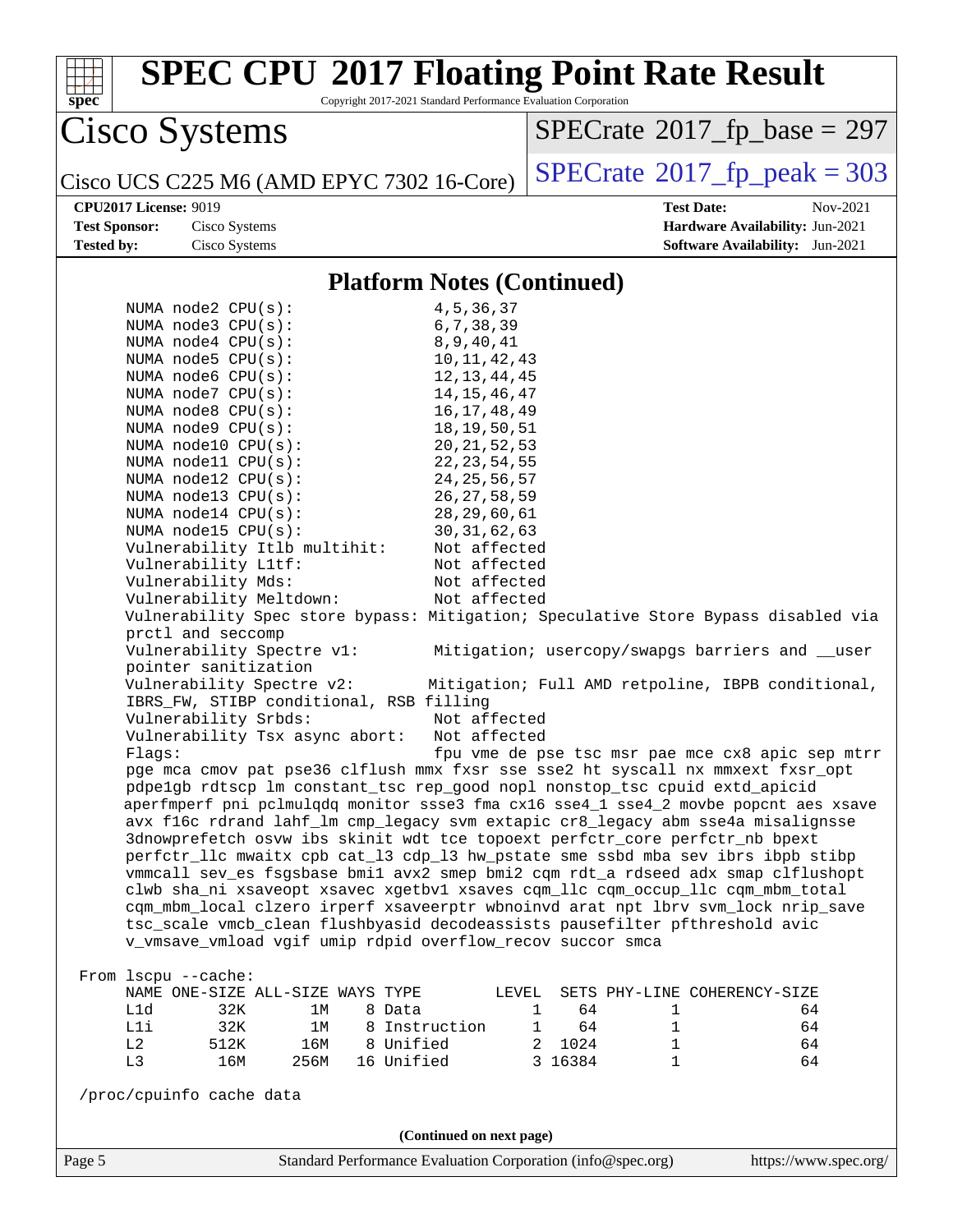| <b>SPEC CPU®2017 Floating Point Rate Result</b><br>Copyright 2017-2021 Standard Performance Evaluation Corporation<br>spec®                                                                                                                                                                                                                                                                                                                                                                                                                                                                                                                                                                                                                                                                                                                                                                                                                                                                                                                                                                                                                                                                                                                                                                            |                                                                                                            |
|--------------------------------------------------------------------------------------------------------------------------------------------------------------------------------------------------------------------------------------------------------------------------------------------------------------------------------------------------------------------------------------------------------------------------------------------------------------------------------------------------------------------------------------------------------------------------------------------------------------------------------------------------------------------------------------------------------------------------------------------------------------------------------------------------------------------------------------------------------------------------------------------------------------------------------------------------------------------------------------------------------------------------------------------------------------------------------------------------------------------------------------------------------------------------------------------------------------------------------------------------------------------------------------------------------|------------------------------------------------------------------------------------------------------------|
| Cisco Systems                                                                                                                                                                                                                                                                                                                                                                                                                                                                                                                                                                                                                                                                                                                                                                                                                                                                                                                                                                                                                                                                                                                                                                                                                                                                                          | $SPECrate^{\circ}2017$ _fp_base = 297                                                                      |
| Cisco UCS C225 M6 (AMD EPYC 7302 16-Core)                                                                                                                                                                                                                                                                                                                                                                                                                                                                                                                                                                                                                                                                                                                                                                                                                                                                                                                                                                                                                                                                                                                                                                                                                                                              | $SPECTate^{\circ}2017$ _fp_peak = 303                                                                      |
| <b>CPU2017 License: 9019</b><br><b>Test Sponsor:</b><br>Cisco Systems<br><b>Tested by:</b><br>Cisco Systems                                                                                                                                                                                                                                                                                                                                                                                                                                                                                                                                                                                                                                                                                                                                                                                                                                                                                                                                                                                                                                                                                                                                                                                            | <b>Test Date:</b><br>Nov-2021<br>Hardware Availability: Jun-2021<br><b>Software Availability:</b> Jun-2021 |
| <b>Platform Notes (Continued)</b>                                                                                                                                                                                                                                                                                                                                                                                                                                                                                                                                                                                                                                                                                                                                                                                                                                                                                                                                                                                                                                                                                                                                                                                                                                                                      |                                                                                                            |
| cache size $: 512$ KB                                                                                                                                                                                                                                                                                                                                                                                                                                                                                                                                                                                                                                                                                                                                                                                                                                                                                                                                                                                                                                                                                                                                                                                                                                                                                  |                                                                                                            |
| From numactl --hardware<br>WARNING: a numactl 'node' might or might not correspond to a physical chip.<br>available: 16 nodes (0-15)<br>node 0 cpus: 0 1 32 33<br>node 0 size: 128839 MB<br>node 0 free: 128647 MB<br>node 1 cpus: 2 3 34 35<br>node 1 size: 129021 MB<br>node 1 free: 128832 MB<br>node 2 cpus: 4 5 36 37<br>node 2 size: 129022 MB<br>node 2 free: 128850 MB<br>node 3 cpus: 6 7 38 39<br>node 3 size: 129021 MB<br>node 3 free: 128853 MB<br>node 4 cpus: 8 9 40 41<br>node 4 size: 129022 MB<br>node 4 free: 128871 MB<br>node 5 cpus: 10 11 42 43<br>node 5 size: 129021 MB<br>node 5 free: 128864 MB<br>node 6 cpus: 12 13 44 45<br>node 6 size: 129022 MB<br>node 6 free: 128859 MB<br>node 7 cpus: 14 15 46 47<br>node 7 size: 129009 MB<br>node 7 free: 128854 MB<br>node 8 cpus: 16 17 48 49<br>node 8 size: 129022 MB<br>node 8 free: 128862 MB<br>node 9 cpus: 18 19 50 51<br>node 9 size: 128987 MB<br>node 9 free: 128781 MB<br>node 10 cpus: 20 21 52 53<br>node 10 size: 129022 MB<br>node 10 free: 128849 MB<br>node 11 cpus: 22 23 54 55<br>node 11 size: 129021 MB<br>node 11 free: 128713 MB<br>node 12 cpus: 24 25 56 57<br>node 12 size: 129022 MB<br>node 12 free: 128863 MB<br>node 13 cpus: 26 27 58 59<br>node 13 size: 129021 MB<br>node 13 free: 128863 MB |                                                                                                            |
| (Continued on next page)                                                                                                                                                                                                                                                                                                                                                                                                                                                                                                                                                                                                                                                                                                                                                                                                                                                                                                                                                                                                                                                                                                                                                                                                                                                                               |                                                                                                            |
| Page 6<br>Standard Performance Evaluation Corporation (info@spec.org)                                                                                                                                                                                                                                                                                                                                                                                                                                                                                                                                                                                                                                                                                                                                                                                                                                                                                                                                                                                                                                                                                                                                                                                                                                  | https://www.spec.org/                                                                                      |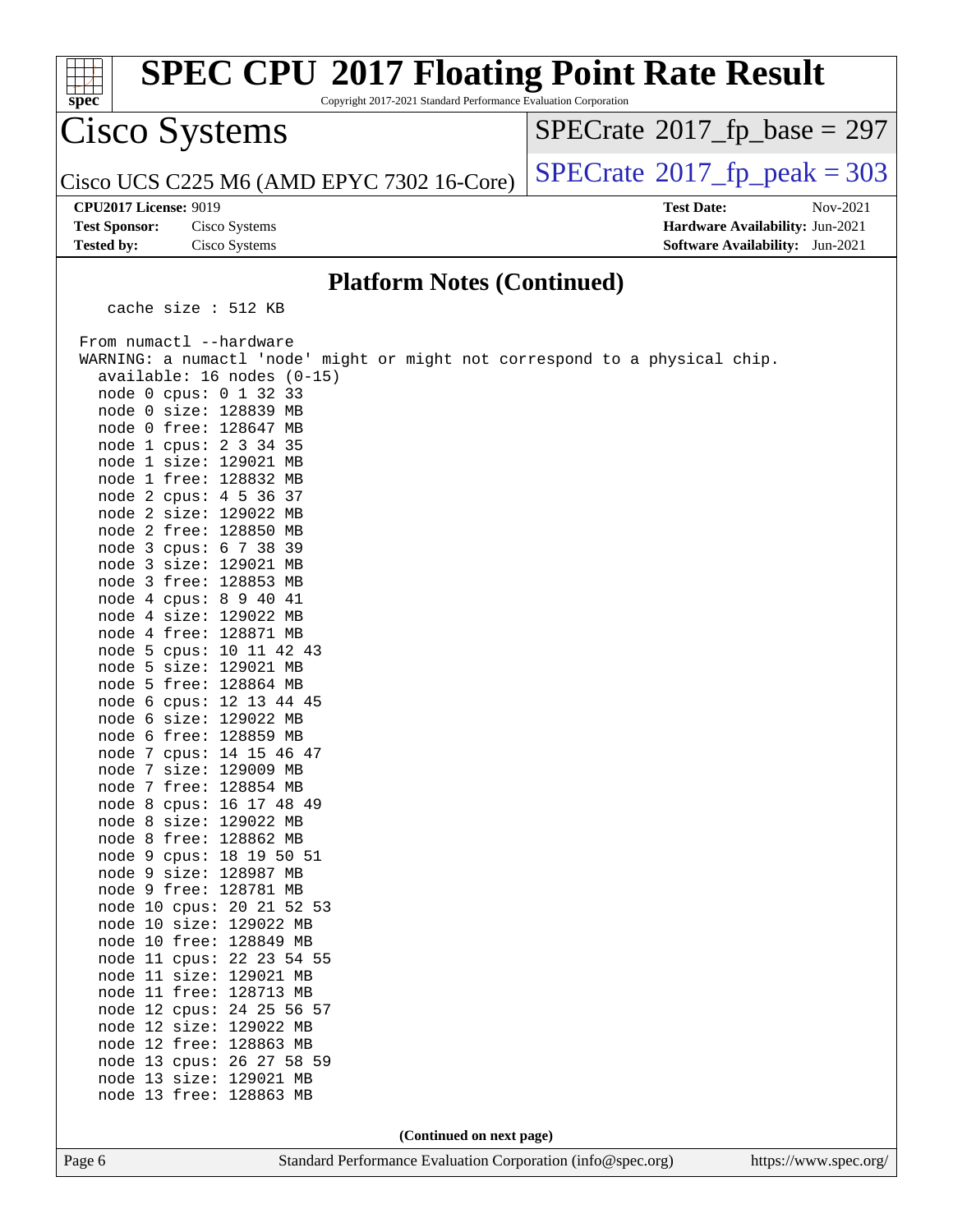

Copyright 2017-2021 Standard Performance Evaluation Corporation

Cisco Systems

 $SPECTate$ <sup>®</sup>[2017\\_fp\\_base =](http://www.spec.org/auto/cpu2017/Docs/result-fields.html#SPECrate2017fpbase) 297

Cisco UCS C225 M6 (AMD EPYC 7302 16-Core)  $\left|$  [SPECrate](http://www.spec.org/auto/cpu2017/Docs/result-fields.html#SPECrate2017fppeak)®[2017\\_fp\\_peak = 3](http://www.spec.org/auto/cpu2017/Docs/result-fields.html#SPECrate2017fppeak)03

### **[CPU2017 License:](http://www.spec.org/auto/cpu2017/Docs/result-fields.html#CPU2017License)** 9019

| <b>Test Sponsor:</b> | Cisco Systems |
|----------------------|---------------|
| <b>Tested by:</b>    | Cisco Systems |

| <b>CPU2017 License: 9019</b> |               | <b>Test Date:</b>                      | Nov-2021 |
|------------------------------|---------------|----------------------------------------|----------|
| <b>Test Sponsor:</b>         | Cisco Systems | <b>Hardware Availability: Jun-2021</b> |          |
| <b>Tested by:</b>            | Cisco Systems | <b>Software Availability:</b> Jun-2021 |          |

### **[Platform Notes \(Continued\)](http://www.spec.org/auto/cpu2017/Docs/result-fields.html#PlatformNotes)**

| node 14 cpus: 28 29 60 61<br>node 14 size: 129022 MB<br>node 14 free: 128857 MB<br>node 15 cpus: 30 31 62 63<br>node 15 size: 129021 MB<br>node 15 free: 128853 MB<br>node distances:                                                                                                                                                                                                                      |  |  |  |  |
|------------------------------------------------------------------------------------------------------------------------------------------------------------------------------------------------------------------------------------------------------------------------------------------------------------------------------------------------------------------------------------------------------------|--|--|--|--|
| $\mathbf 0$<br>$\mathbf{1}$<br>2<br>3<br>10<br>node<br>4<br>5<br>6<br>7<br>8<br>9<br>11<br>12<br>13<br>14<br>15                                                                                                                                                                                                                                                                                            |  |  |  |  |
| 12<br>12<br>12<br>12<br>12<br>32<br>32<br>32<br>32<br>32<br>32<br>0:<br>10<br>11<br>12<br>32<br>32                                                                                                                                                                                                                                                                                                         |  |  |  |  |
| 12<br>12<br>12<br>12<br>12<br>32<br>32<br>32<br>32<br>1:<br>11<br>10<br>12<br>32<br>32<br>32<br>32                                                                                                                                                                                                                                                                                                         |  |  |  |  |
| 2:<br>12<br>12<br>12<br>12<br>12<br>32<br>32<br>32<br>32<br>32<br>32<br>32<br>32<br>10<br>11<br>12                                                                                                                                                                                                                                                                                                         |  |  |  |  |
| 3:<br>12<br>12<br>11<br>10<br>12<br>12<br>12<br>12<br>32<br>32<br>32<br>32<br>32<br>32<br>32<br>32                                                                                                                                                                                                                                                                                                         |  |  |  |  |
| 4:<br>12<br>12<br>12<br>12<br>10<br>12<br>12<br>32<br>32<br>32<br>32<br>32<br>32<br>32<br>32<br>11                                                                                                                                                                                                                                                                                                         |  |  |  |  |
| 5:<br>12<br>12<br>12<br>12<br>32<br>32<br>32<br>32<br>32<br>32<br>12<br>11<br>10<br>12<br>32<br>32                                                                                                                                                                                                                                                                                                         |  |  |  |  |
| 6:<br>12<br>12<br>12<br>12<br>11<br>32<br>32<br>32<br>32<br>32<br>32<br>32<br>12<br>12<br>10<br>32                                                                                                                                                                                                                                                                                                         |  |  |  |  |
| 7:<br>12<br>12<br>32<br>32<br>32<br>32<br>32<br>32<br>32<br>12<br>12<br>12<br>12<br>10<br>32<br>11                                                                                                                                                                                                                                                                                                         |  |  |  |  |
| 32<br>32<br>32<br>32<br>32<br>32<br>32<br>32<br>12<br>12<br>12<br>12<br>12<br>12<br>8:<br>10<br>11                                                                                                                                                                                                                                                                                                         |  |  |  |  |
| 12<br>32<br>32<br>32<br>32<br>32<br>32<br>32<br>32<br>11<br>12<br>12<br>12<br>12<br>12<br>9:<br>10                                                                                                                                                                                                                                                                                                         |  |  |  |  |
| 10:<br>32<br>32<br>32<br>32<br>32<br>32<br>32<br>32<br>12<br>12<br>10<br>12<br>12<br>12<br>12<br>11                                                                                                                                                                                                                                                                                                        |  |  |  |  |
| 32<br>32<br>32<br>32<br>32<br>32<br>32<br>12<br>12<br>12<br>12<br>12<br>12<br>11:<br>32<br>11<br>10                                                                                                                                                                                                                                                                                                        |  |  |  |  |
| 12:<br>32<br>32<br>32<br>32<br>32<br>32<br>32<br>32<br>12<br>12<br>12<br>12<br>12<br>12<br>10<br>11<br>32<br>32<br>32<br>32<br>32<br>32<br>32<br>12<br>12<br>12<br>13:<br>32<br>12<br>12<br>12<br>11<br>10                                                                                                                                                                                                 |  |  |  |  |
| 32<br>32<br>32<br>32<br>32<br>32<br>32<br>32<br>12<br>12<br>12<br>12<br>12<br>12<br>14:<br>10<br>11                                                                                                                                                                                                                                                                                                        |  |  |  |  |
| 15:<br>32<br>32<br>32<br>32<br>32<br>32<br>32<br>32<br>12<br>12<br>12<br>12<br>12<br>12<br>11<br>10                                                                                                                                                                                                                                                                                                        |  |  |  |  |
| From /proc/meminfo<br>MemTotal:<br>2113663792 kB<br>HugePages_Total:<br>0<br>Hugepagesize:<br>2048 kB<br>/sys/devices/system/cpu/cpu*/cpufreq/scaling_governor has<br>performance<br>From /etc/*release* /etc/*version*<br>os-release:<br>NAME="SLES"<br>VERSION="15-SP3"<br>VERSION_ID="15.3"<br>PRETTY_NAME="SUSE Linux Enterprise Server 15 SP3"<br>ID="sles"<br>ID_LIKE="suse"<br>$ANSI$ _COLOR="0;32" |  |  |  |  |
| CPE_NAME="cpe:/o:suse:sles:15:sp3"                                                                                                                                                                                                                                                                                                                                                                         |  |  |  |  |
| uname $-a$ :<br>Linux localhost 5.3.18-57-default #1 SMP Wed Apr 28 10:54:41 UTC 2021 (ba3c2e9) x86_64<br>x86_64 x86_64 GNU/Linux                                                                                                                                                                                                                                                                          |  |  |  |  |
| (Continued on next page)                                                                                                                                                                                                                                                                                                                                                                                   |  |  |  |  |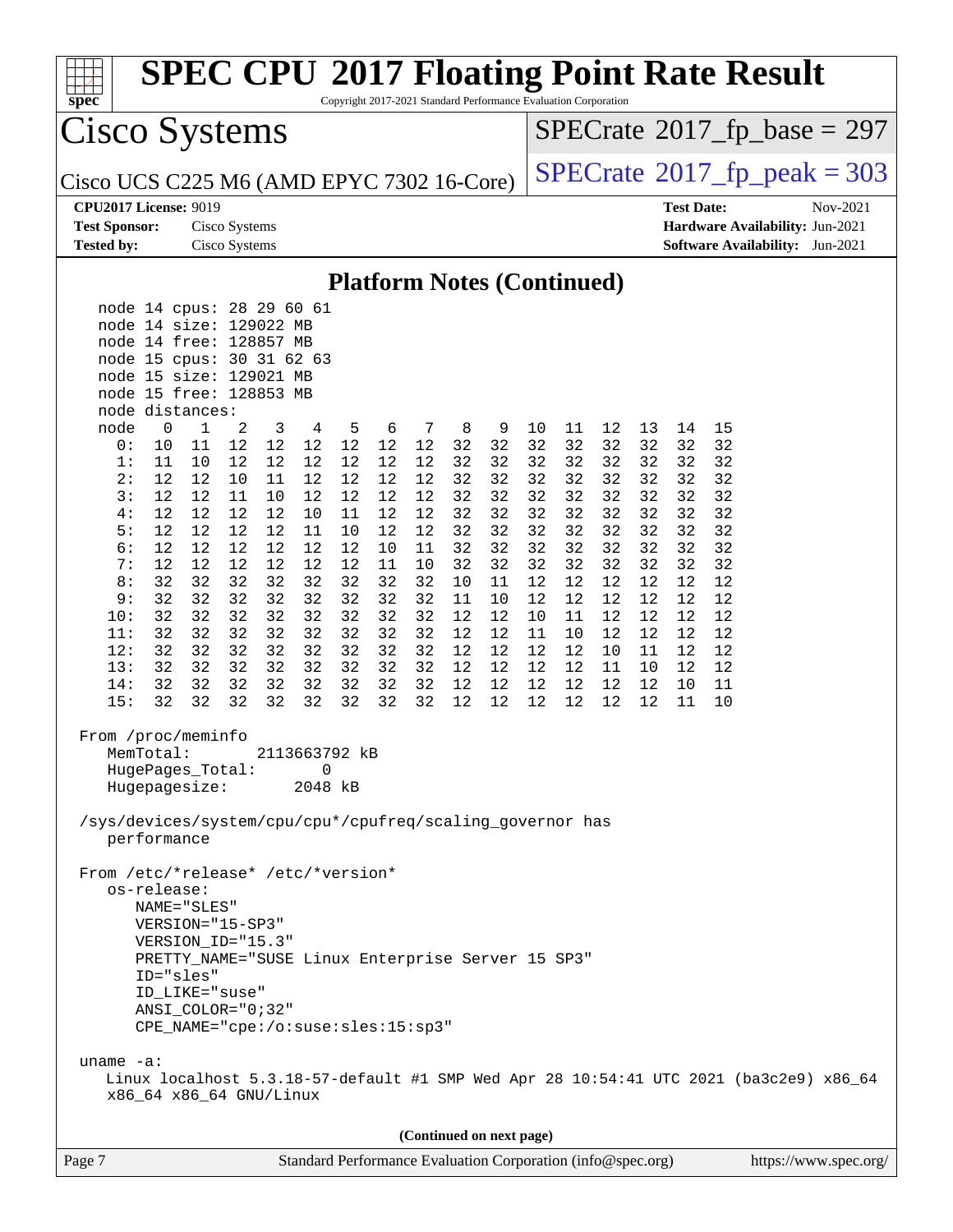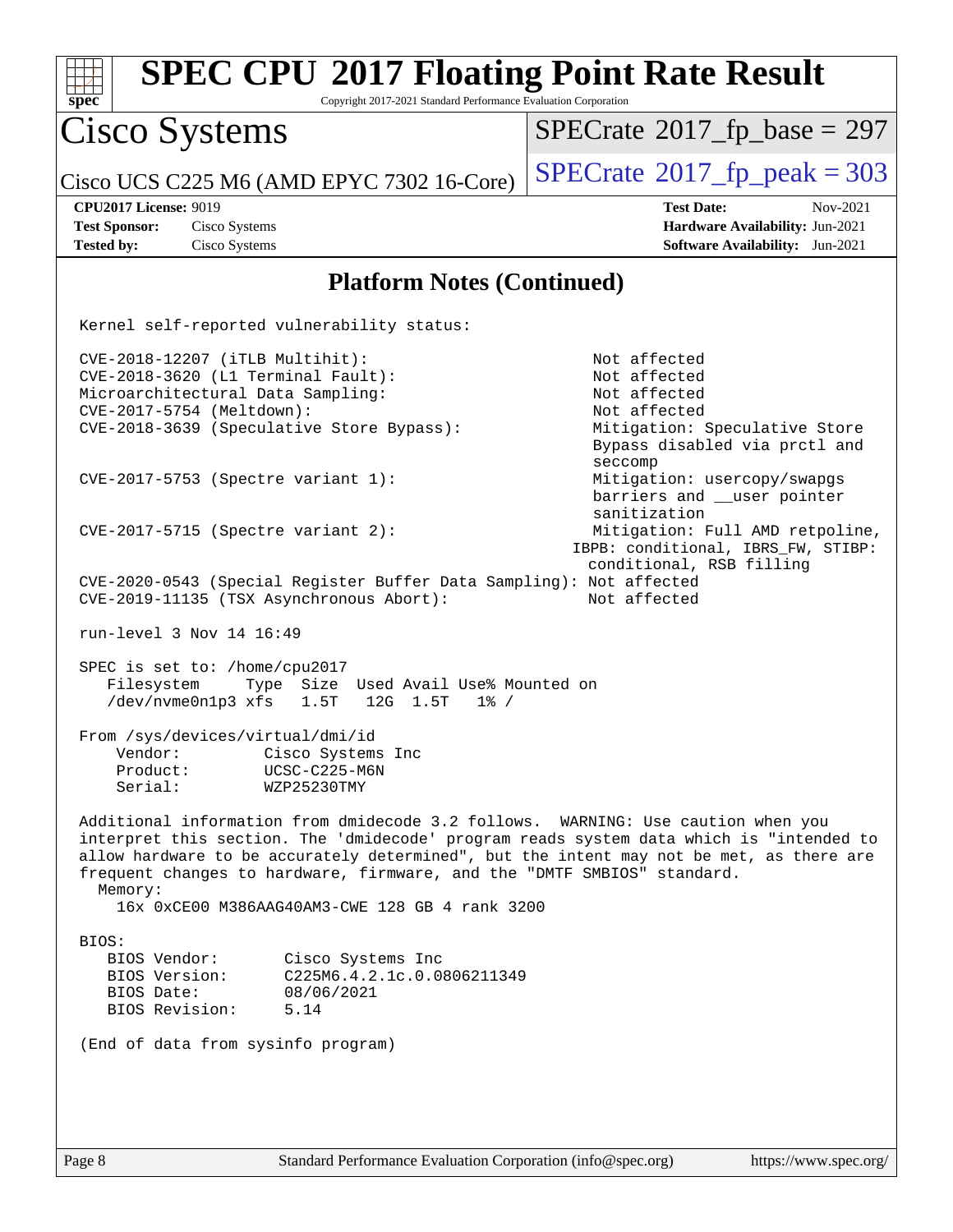| <b>SPEC CPU®2017 Floating Point Rate Result</b><br>Copyright 2017-2021 Standard Performance Evaluation Corporation<br>$\mathbf{Spec}^*$                                                                                                                                                                                                                                                                                                            |                                                                                                     |  |  |
|----------------------------------------------------------------------------------------------------------------------------------------------------------------------------------------------------------------------------------------------------------------------------------------------------------------------------------------------------------------------------------------------------------------------------------------------------|-----------------------------------------------------------------------------------------------------|--|--|
| Cisco Systems                                                                                                                                                                                                                                                                                                                                                                                                                                      | $SPECrate^{\circ}2017$ fp base = 297                                                                |  |  |
| Cisco UCS C225 M6 (AMD EPYC 7302 16-Core)                                                                                                                                                                                                                                                                                                                                                                                                          | $SPECrate@2017_fp\_peak = 303$                                                                      |  |  |
| <b>CPU2017 License: 9019</b><br><b>Test Sponsor:</b><br>Cisco Systems<br><b>Tested by:</b><br>Cisco Systems                                                                                                                                                                                                                                                                                                                                        | <b>Test Date:</b><br>Nov-2021<br>Hardware Availability: Jun-2021<br>Software Availability: Jun-2021 |  |  |
| <b>Compiler Version Notes</b>                                                                                                                                                                                                                                                                                                                                                                                                                      |                                                                                                     |  |  |
| 519.1bm_r(base, peak) 538.imagick_r(base, peak)<br>C<br>544.nab_r(base, peak)                                                                                                                                                                                                                                                                                                                                                                      |                                                                                                     |  |  |
| AMD clang version 12.0.0 (CLANG: AOCC_3.0.0-Build#78 2020_12_10) (based on<br>LLVM Mirror. Version. 12.0.0)<br>Target: x86_64-unknown-linux-gnu<br>Thread model: posix<br>InstalledDir: /opt/AMD/aocc-compiler-3.0.0/bin                                                                                                                                                                                                                           |                                                                                                     |  |  |
| 508.namd_r(base, peak) 510.parest_r(base, peak)<br>$C++$                                                                                                                                                                                                                                                                                                                                                                                           |                                                                                                     |  |  |
| AMD clang version 12.0.0 (CLANG: AOCC_3.0.0-Build#78 2020_12_10) (based on<br>LLVM Mirror. Version. 12.0.0)<br>Target: x86_64-unknown-linux-gnu<br>Thread model: posix<br>InstalledDir: /opt/AMD/aocc-compiler-3.0.0/bin                                                                                                                                                                                                                           |                                                                                                     |  |  |
| 511.povray_r(base, peak) 526.blender_r(base, peak)<br>$C++$ , $C$                                                                                                                                                                                                                                                                                                                                                                                  |                                                                                                     |  |  |
| AMD clang version 12.0.0 (CLANG: AOCC_3.0.0-Build#78 2020_12_10) (based on<br>LLVM Mirror.Version.12.0.0)<br>Target: x86_64-unknown-linux-gnu<br>Thread model: posix<br>InstalledDir: /opt/AMD/aocc-compiler-3.0.0/bin<br>AMD clang version 12.0.0 (CLANG: AOCC_3.0.0-Build#78 2020_12_10) (based on<br>LLVM Mirror. Version. 12.0.0)<br>Target: x86_64-unknown-linux-gnu<br>Thread model: posix<br>InstalledDir: /opt/AMD/aocc-compiler-3.0.0/bin |                                                                                                     |  |  |
| $C++$ , C, Fortran   507. cactuBSSN_r(base, peak)                                                                                                                                                                                                                                                                                                                                                                                                  |                                                                                                     |  |  |
| AMD clang version 12.0.0 (CLANG: AOCC_3.0.0-Build#78 2020_12_10) (based on<br>LLVM Mirror. Version. 12.0.0)<br>Target: x86_64-unknown-linux-gnu<br>Thread model: posix<br>InstalledDir: /opt/AMD/aocc-compiler-3.0.0/bin<br>AMD clang version 12.0.0 (CLANG: AOCC_3.0.0-Build#78 2020_12_10) (based on<br>LLVM Mirror. Version. 12.0.0)<br>Target: x86_64-unknown-linux-gnu                                                                        |                                                                                                     |  |  |
| (Continued on next page)                                                                                                                                                                                                                                                                                                                                                                                                                           |                                                                                                     |  |  |
| Page 9<br>Standard Performance Evaluation Corporation (info@spec.org)                                                                                                                                                                                                                                                                                                                                                                              | https://www.spec.org/                                                                               |  |  |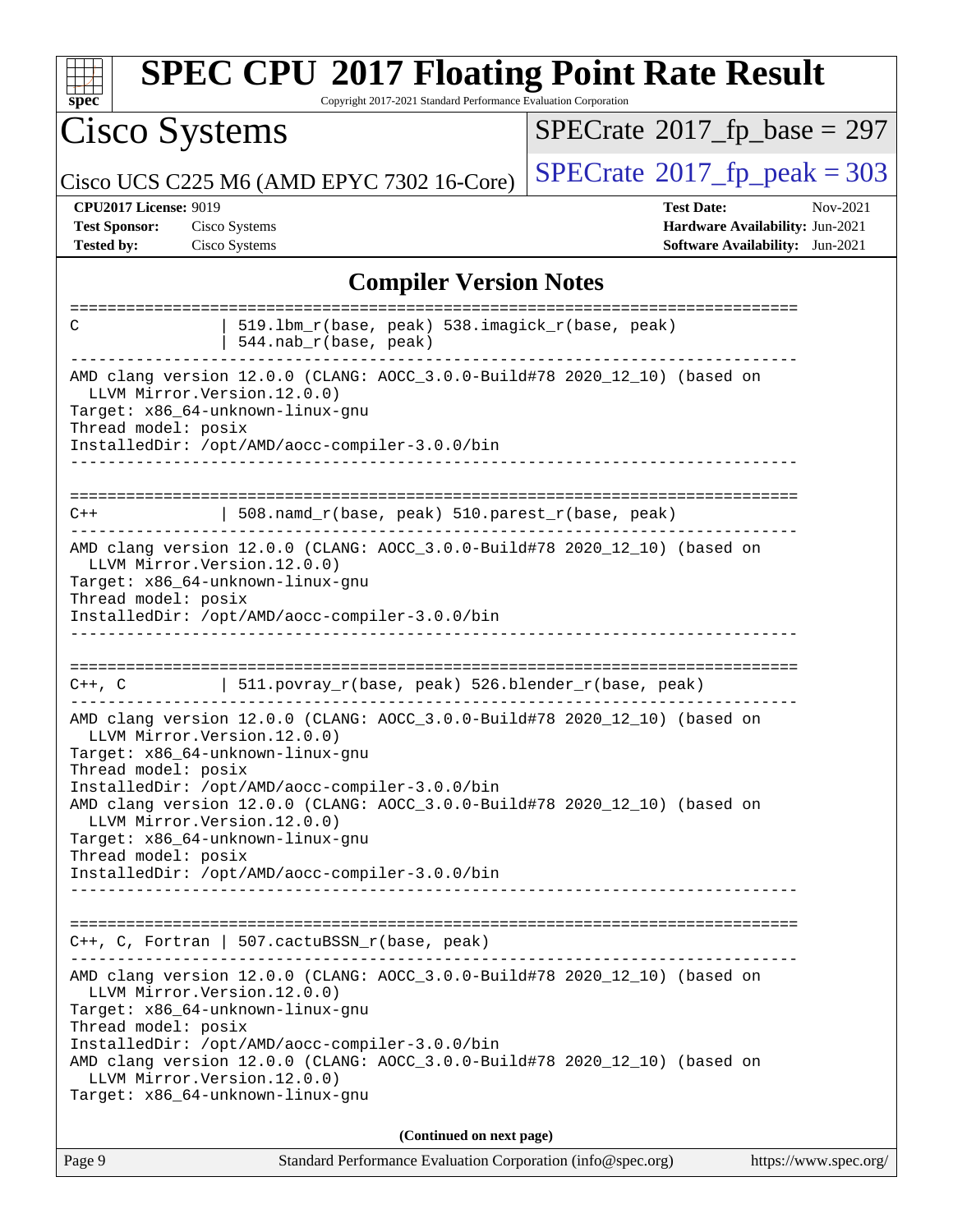

Copyright 2017-2021 Standard Performance Evaluation Corporation

Cisco Systems

 $SPECrate$ <sup>®</sup>[2017\\_fp\\_base =](http://www.spec.org/auto/cpu2017/Docs/result-fields.html#SPECrate2017fpbase) 297

Cisco UCS C225 M6 (AMD EPYC 7302 16-Core)  $\left| \text{SPECrate} \right|^{2}$  $\left| \text{SPECrate} \right|^{2}$  $\left| \text{SPECrate} \right|^{2}$  [2017\\_fp\\_peak = 3](http://www.spec.org/auto/cpu2017/Docs/result-fields.html#SPECrate2017fppeak)03

**[CPU2017 License:](http://www.spec.org/auto/cpu2017/Docs/result-fields.html#CPU2017License)** 9019 **[Test Date:](http://www.spec.org/auto/cpu2017/Docs/result-fields.html#TestDate)** Nov-2021 **[Test Sponsor:](http://www.spec.org/auto/cpu2017/Docs/result-fields.html#TestSponsor)** Cisco Systems **[Hardware Availability:](http://www.spec.org/auto/cpu2017/Docs/result-fields.html#HardwareAvailability)** Jun-2021 **[Tested by:](http://www.spec.org/auto/cpu2017/Docs/result-fields.html#Testedby)** Cisco Systems **[Software Availability:](http://www.spec.org/auto/cpu2017/Docs/result-fields.html#SoftwareAvailability)** Jun-2021

### **[Compiler Version Notes \(Continued\)](http://www.spec.org/auto/cpu2017/Docs/result-fields.html#CompilerVersionNotes)**

| Thread model: posix<br>InstalledDir: /opt/AMD/aocc-compiler-3.0.0/bin<br>AMD clang version 12.0.0 (CLANG: AOCC_3.0.0-Build#78 2020_12_10) (based on<br>LLVM Mirror. Version. 12.0.0)<br>Target: x86_64-unknown-linux-gnu<br>Thread model: posix<br>InstalledDir: /opt/AMD/aocc-compiler-3.0.0/bin |  |  |  |
|---------------------------------------------------------------------------------------------------------------------------------------------------------------------------------------------------------------------------------------------------------------------------------------------------|--|--|--|
| 503.bwayes r(base, peak) 549.fotonik3d r(base, peak)<br>Fortran<br>554.roms_r(base, peak)                                                                                                                                                                                                         |  |  |  |
| AMD clang version 12.0.0 (CLANG: AOCC_3.0.0-Build#78 2020_12_10) (based on<br>LLVM Mirror. Version. 12.0.0)<br>Target: x86_64-unknown-linux-gnu<br>Thread model: posix<br>InstalledDir: /opt/AMD/aocc-compiler-3.0.0/bin                                                                          |  |  |  |
| Fortran, C   521.wrf_r(base, peak) 527.cam4_r(base, peak)                                                                                                                                                                                                                                         |  |  |  |
| AMD clang version 12.0.0 (CLANG: AOCC_3.0.0-Build#78 2020_12_10) (based on<br>LLVM Mirror. Version. 12.0.0)<br>Target: x86_64-unknown-linux-gnu<br>Thread model: posix<br>InstalledDir: /opt/AMD/aocc-compiler-3.0.0/bin                                                                          |  |  |  |
| AMD clang version 12.0.0 (CLANG: AOCC_3.0.0-Build#78 2020_12_10) (based on<br>LLVM Mirror. Version. 12.0.0)<br>Target: x86_64-unknown-linux-gnu<br>Thread model: posix<br>InstalledDir: /opt/AMD/aocc-compiler-3.0.0/bin                                                                          |  |  |  |

### **[Base Compiler Invocation](http://www.spec.org/auto/cpu2017/Docs/result-fields.html#BaseCompilerInvocation)**

[C benchmarks](http://www.spec.org/auto/cpu2017/Docs/result-fields.html#Cbenchmarks): [clang](http://www.spec.org/cpu2017/results/res2021q4/cpu2017-20211207-30388.flags.html#user_CCbase_clang-c)

[C++ benchmarks:](http://www.spec.org/auto/cpu2017/Docs/result-fields.html#CXXbenchmarks) [clang++](http://www.spec.org/cpu2017/results/res2021q4/cpu2017-20211207-30388.flags.html#user_CXXbase_clang-cpp)

[Fortran benchmarks](http://www.spec.org/auto/cpu2017/Docs/result-fields.html#Fortranbenchmarks): [flang](http://www.spec.org/cpu2017/results/res2021q4/cpu2017-20211207-30388.flags.html#user_FCbase_flang)

**(Continued on next page)**

Page 10 Standard Performance Evaluation Corporation [\(info@spec.org\)](mailto:info@spec.org) <https://www.spec.org/>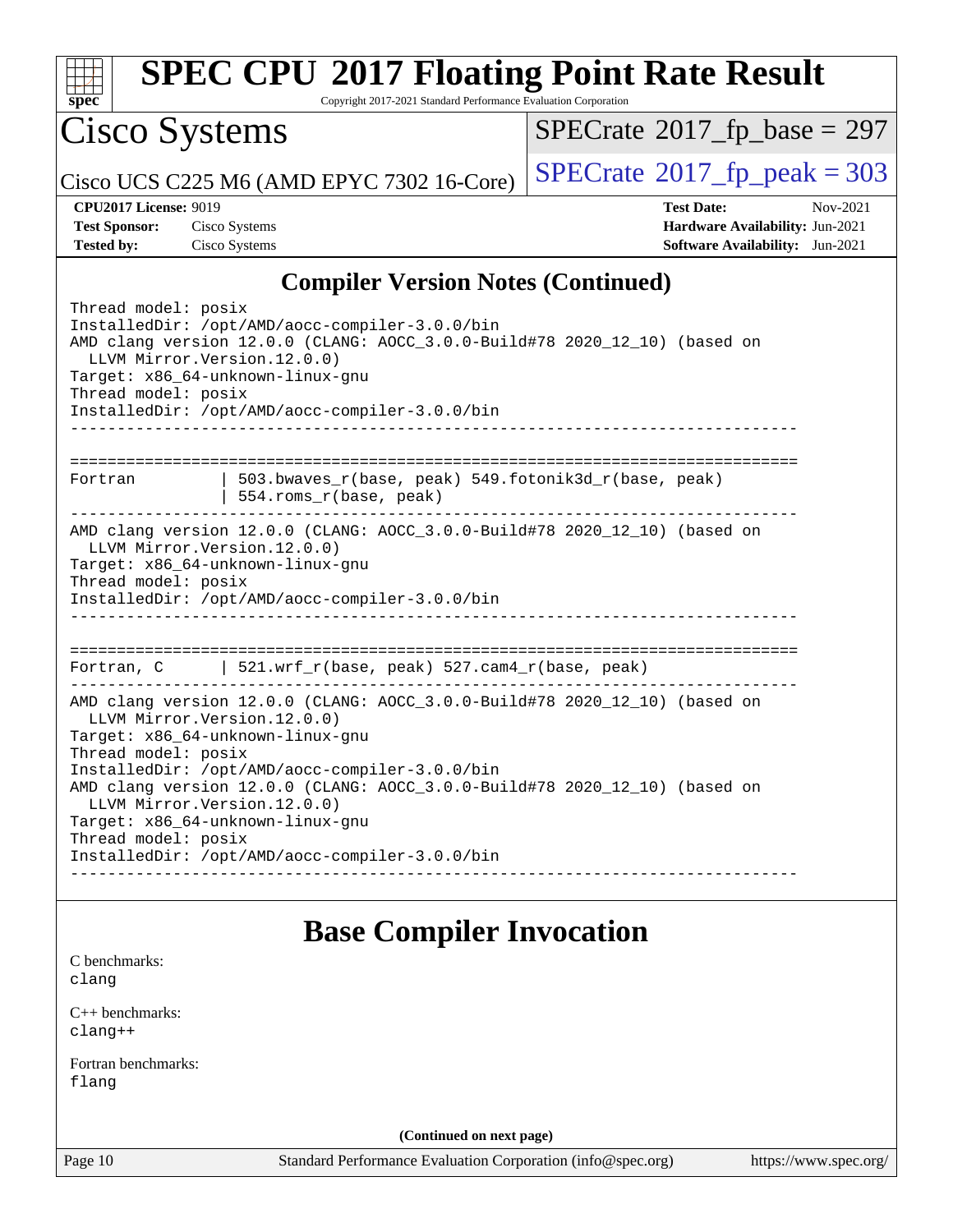

Copyright 2017-2021 Standard Performance Evaluation Corporation

## Cisco Systems

 $SPECTate$ <sup>®</sup>[2017\\_fp\\_base =](http://www.spec.org/auto/cpu2017/Docs/result-fields.html#SPECrate2017fpbase) 297

Cisco UCS C225 M6 (AMD EPYC 7302 16-Core)  $\left| \text{SPECrate} \right|$  $\left| \text{SPECrate} \right|$  $\left| \text{SPECrate} \right|$   $2017$   $\left| \text{fp\_peak} \right| = 303$ 

**[CPU2017 License:](http://www.spec.org/auto/cpu2017/Docs/result-fields.html#CPU2017License)** 9019 **[Test Date:](http://www.spec.org/auto/cpu2017/Docs/result-fields.html#TestDate)** Nov-2021 **[Test Sponsor:](http://www.spec.org/auto/cpu2017/Docs/result-fields.html#TestSponsor)** Cisco Systems **[Hardware Availability:](http://www.spec.org/auto/cpu2017/Docs/result-fields.html#HardwareAvailability)** Jun-2021 **[Tested by:](http://www.spec.org/auto/cpu2017/Docs/result-fields.html#Testedby)** Cisco Systems **[Software Availability:](http://www.spec.org/auto/cpu2017/Docs/result-fields.html#SoftwareAvailability)** Jun-2021

## **[Base Compiler Invocation \(Continued\)](http://www.spec.org/auto/cpu2017/Docs/result-fields.html#BaseCompilerInvocation)**

[Benchmarks using both Fortran and C](http://www.spec.org/auto/cpu2017/Docs/result-fields.html#BenchmarksusingbothFortranandC): [flang](http://www.spec.org/cpu2017/results/res2021q4/cpu2017-20211207-30388.flags.html#user_CC_FCbase_flang) [clang](http://www.spec.org/cpu2017/results/res2021q4/cpu2017-20211207-30388.flags.html#user_CC_FCbase_clang-c)

[Benchmarks using both C and C++](http://www.spec.org/auto/cpu2017/Docs/result-fields.html#BenchmarksusingbothCandCXX): [clang++](http://www.spec.org/cpu2017/results/res2021q4/cpu2017-20211207-30388.flags.html#user_CC_CXXbase_clang-cpp) [clang](http://www.spec.org/cpu2017/results/res2021q4/cpu2017-20211207-30388.flags.html#user_CC_CXXbase_clang-c)

[Benchmarks using Fortran, C, and C++:](http://www.spec.org/auto/cpu2017/Docs/result-fields.html#BenchmarksusingFortranCandCXX) [clang++](http://www.spec.org/cpu2017/results/res2021q4/cpu2017-20211207-30388.flags.html#user_CC_CXX_FCbase_clang-cpp) [clang](http://www.spec.org/cpu2017/results/res2021q4/cpu2017-20211207-30388.flags.html#user_CC_CXX_FCbase_clang-c) [flang](http://www.spec.org/cpu2017/results/res2021q4/cpu2017-20211207-30388.flags.html#user_CC_CXX_FCbase_flang)

**[Base Portability Flags](http://www.spec.org/auto/cpu2017/Docs/result-fields.html#BasePortabilityFlags)**

 503.bwaves\_r: [-DSPEC\\_LP64](http://www.spec.org/cpu2017/results/res2021q4/cpu2017-20211207-30388.flags.html#suite_baseEXTRA_PORTABILITY503_bwaves_r_DSPEC_LP64) 507.cactuBSSN\_r: [-DSPEC\\_LP64](http://www.spec.org/cpu2017/results/res2021q4/cpu2017-20211207-30388.flags.html#suite_baseEXTRA_PORTABILITY507_cactuBSSN_r_DSPEC_LP64) 508.namd\_r: [-DSPEC\\_LP64](http://www.spec.org/cpu2017/results/res2021q4/cpu2017-20211207-30388.flags.html#suite_baseEXTRA_PORTABILITY508_namd_r_DSPEC_LP64) 510.parest\_r: [-DSPEC\\_LP64](http://www.spec.org/cpu2017/results/res2021q4/cpu2017-20211207-30388.flags.html#suite_baseEXTRA_PORTABILITY510_parest_r_DSPEC_LP64) 511.povray\_r: [-DSPEC\\_LP64](http://www.spec.org/cpu2017/results/res2021q4/cpu2017-20211207-30388.flags.html#suite_baseEXTRA_PORTABILITY511_povray_r_DSPEC_LP64) 519.lbm\_r: [-DSPEC\\_LP64](http://www.spec.org/cpu2017/results/res2021q4/cpu2017-20211207-30388.flags.html#suite_baseEXTRA_PORTABILITY519_lbm_r_DSPEC_LP64) 521.wrf\_r: [-DSPEC\\_CASE\\_FLAG](http://www.spec.org/cpu2017/results/res2021q4/cpu2017-20211207-30388.flags.html#b521.wrf_r_baseCPORTABILITY_DSPEC_CASE_FLAG) [-Mbyteswapio](http://www.spec.org/cpu2017/results/res2021q4/cpu2017-20211207-30388.flags.html#user_baseFPORTABILITY521_wrf_r_F-mbyteswapio) [-DSPEC\\_LP64](http://www.spec.org/cpu2017/results/res2021q4/cpu2017-20211207-30388.flags.html#suite_baseEXTRA_PORTABILITY521_wrf_r_DSPEC_LP64) 526.blender\_r: [-funsigned-char](http://www.spec.org/cpu2017/results/res2021q4/cpu2017-20211207-30388.flags.html#user_baseCPORTABILITY526_blender_r_aocc-unsigned-char) [-D\\_\\_BOOL\\_DEFINED](http://www.spec.org/cpu2017/results/res2021q4/cpu2017-20211207-30388.flags.html#b526.blender_r_baseCXXPORTABILITY_D__BOOL_DEFINED) [-DSPEC\\_LP64](http://www.spec.org/cpu2017/results/res2021q4/cpu2017-20211207-30388.flags.html#suite_baseEXTRA_PORTABILITY526_blender_r_DSPEC_LP64) 527.cam4\_r: [-DSPEC\\_CASE\\_FLAG](http://www.spec.org/cpu2017/results/res2021q4/cpu2017-20211207-30388.flags.html#b527.cam4_r_basePORTABILITY_DSPEC_CASE_FLAG) [-DSPEC\\_LP64](http://www.spec.org/cpu2017/results/res2021q4/cpu2017-20211207-30388.flags.html#suite_baseEXTRA_PORTABILITY527_cam4_r_DSPEC_LP64) 538.imagick\_r: [-DSPEC\\_LP64](http://www.spec.org/cpu2017/results/res2021q4/cpu2017-20211207-30388.flags.html#suite_baseEXTRA_PORTABILITY538_imagick_r_DSPEC_LP64) 544.nab\_r: [-DSPEC\\_LP64](http://www.spec.org/cpu2017/results/res2021q4/cpu2017-20211207-30388.flags.html#suite_baseEXTRA_PORTABILITY544_nab_r_DSPEC_LP64) 549.fotonik3d\_r: [-DSPEC\\_LP64](http://www.spec.org/cpu2017/results/res2021q4/cpu2017-20211207-30388.flags.html#suite_baseEXTRA_PORTABILITY549_fotonik3d_r_DSPEC_LP64) 554.roms\_r: [-DSPEC\\_LP64](http://www.spec.org/cpu2017/results/res2021q4/cpu2017-20211207-30388.flags.html#suite_baseEXTRA_PORTABILITY554_roms_r_DSPEC_LP64)

### **[Base Optimization Flags](http://www.spec.org/auto/cpu2017/Docs/result-fields.html#BaseOptimizationFlags)**

### [C benchmarks](http://www.spec.org/auto/cpu2017/Docs/result-fields.html#Cbenchmarks):

[-m64](http://www.spec.org/cpu2017/results/res2021q4/cpu2017-20211207-30388.flags.html#user_CCbase_F-m64) [-flto](http://www.spec.org/cpu2017/results/res2021q4/cpu2017-20211207-30388.flags.html#user_CCbase_aocc-flto) [-Wl,-mllvm -Wl,-region-vectorize](http://www.spec.org/cpu2017/results/res2021q4/cpu2017-20211207-30388.flags.html#user_CCbase_F-region-vectorize_fb6c6b5aa293c88efc6c7c2b52b20755e943585b1fe8658c35afef78727fff56e1a56891413c30e36b8e2a6f9a71126986319243e80eb6110b78b288f533c52b) [-Wl,-mllvm -Wl,-function-specialize](http://www.spec.org/cpu2017/results/res2021q4/cpu2017-20211207-30388.flags.html#user_CCbase_F-function-specialize_7e7e661e57922243ee67c9a1251cb8910e607325179a0ce7f2884e09a6f5d4a5ef0ae4f37e8a2a11c95fc48e931f06dc2b6016f14b511fcb441e048bef1b065a) [-Wl,-mllvm -Wl,-align-all-nofallthru-blocks=6](http://www.spec.org/cpu2017/results/res2021q4/cpu2017-20211207-30388.flags.html#user_CCbase_F-align-all-nofallthru-blocks) [-Wl,-mllvm -Wl,-reduce-array-computations=3](http://www.spec.org/cpu2017/results/res2021q4/cpu2017-20211207-30388.flags.html#user_CCbase_F-reduce-array-computations_b882aefe7a5dda4e33149f6299762b9a720dace3e498e13756f4c04e5a19edf5315c1f3993de2e61ec41e8c206231f84e05da7040e1bb5d69ba27d10a12507e4) [-O3](http://www.spec.org/cpu2017/results/res2021q4/cpu2017-20211207-30388.flags.html#user_CCbase_F-O3) [-ffast-math](http://www.spec.org/cpu2017/results/res2021q4/cpu2017-20211207-30388.flags.html#user_CCbase_aocc-ffast-math) [-march=znver3](http://www.spec.org/cpu2017/results/res2021q4/cpu2017-20211207-30388.flags.html#user_CCbase_aocc-march) [-fveclib=AMDLIBM](http://www.spec.org/cpu2017/results/res2021q4/cpu2017-20211207-30388.flags.html#user_CCbase_F-fveclib) [-fstruct-layout=5](http://www.spec.org/cpu2017/results/res2021q4/cpu2017-20211207-30388.flags.html#user_CCbase_F-struct-layout) [-mllvm -unroll-threshold=50](http://www.spec.org/cpu2017/results/res2021q4/cpu2017-20211207-30388.flags.html#user_CCbase_F-unroll-threshold_458874500b2c105d6d5cb4d7a611c40e2b16e9e3d26b355fea72d644c3673b4de4b3932662f0ed3dbec75c491a13da2d2ca81180bd779dc531083ef1e1e549dc) [-mllvm -inline-threshold=1000](http://www.spec.org/cpu2017/results/res2021q4/cpu2017-20211207-30388.flags.html#user_CCbase_F-inline-threshold_b7832241b0a6397e4ecdbaf0eb7defdc10f885c2a282fa3240fdc99844d543fda39cf8a4a9dccf68cf19b5438ac3b455264f478df15da0f4988afa40d8243bab) [-fremap-arrays](http://www.spec.org/cpu2017/results/res2021q4/cpu2017-20211207-30388.flags.html#user_CCbase_F-fremap-arrays) [-mllvm -function-specialize](http://www.spec.org/cpu2017/results/res2021q4/cpu2017-20211207-30388.flags.html#user_CCbase_F-function-specialize_233b3bdba86027f1b094368157e481c5bc59f40286dc25bfadc1858dcd5745c24fd30d5f188710db7fea399bcc9f44a80b3ce3aacc70a8870250c3ae5e1f35b8) [-flv-function-specialization](http://www.spec.org/cpu2017/results/res2021q4/cpu2017-20211207-30388.flags.html#user_CCbase_F-flv-function-specialization) [-mllvm -enable-gvn-hoist](http://www.spec.org/cpu2017/results/res2021q4/cpu2017-20211207-30388.flags.html#user_CCbase_F-enable-gvn-hoist_e5856354646dd6ca1333a0ad99b817e4cf8932b91b82809fd8fd47ceff7b22a89eba5c98fd3e3fa5200368fd772cec3dd56abc3c8f7b655a71b9f9848dddedd5) [-mllvm -global-vectorize-slp=true](http://www.spec.org/cpu2017/results/res2021q4/cpu2017-20211207-30388.flags.html#user_CCbase_F-global-vectorize-slp_f701c289ed3fc79483844cad3672606d268e3123d2651e764a36e57810b634b30ff7af25c43ce4288d0e4c1cc47ba156fce6ed971bc0d0e53c4c557f353d3dec) [-mllvm -enable-licm-vrp](http://www.spec.org/cpu2017/results/res2021q4/cpu2017-20211207-30388.flags.html#user_CCbase_F-enable-licm-vrp_82fd83574dee81d8c8043a1355024a53ba7c23d449242d72368fd778ae4cd8625fb6c8e473e88c632367ccc13b0c321b9a13b8db897fcfc1592cf0205fd356b5) [-mllvm -reduce-array-computations=3](http://www.spec.org/cpu2017/results/res2021q4/cpu2017-20211207-30388.flags.html#user_CCbase_F-reduce-array-computations) [-z muldefs](http://www.spec.org/cpu2017/results/res2021q4/cpu2017-20211207-30388.flags.html#user_CCbase_aocc-muldefs) [-lamdlibm](http://www.spec.org/cpu2017/results/res2021q4/cpu2017-20211207-30388.flags.html#user_CCbase_F-lamdlibm) [-ljemalloc](http://www.spec.org/cpu2017/results/res2021q4/cpu2017-20211207-30388.flags.html#user_CCbase_jemalloc-lib) [-lflang](http://www.spec.org/cpu2017/results/res2021q4/cpu2017-20211207-30388.flags.html#user_CCbase_F-lflang) [-lflangrti](http://www.spec.org/cpu2017/results/res2021q4/cpu2017-20211207-30388.flags.html#user_CCbase_F-lflangrti)

### [C++ benchmarks:](http://www.spec.org/auto/cpu2017/Docs/result-fields.html#CXXbenchmarks)

[-m64](http://www.spec.org/cpu2017/results/res2021q4/cpu2017-20211207-30388.flags.html#user_CXXbase_F-m64) [-std=c++98](http://www.spec.org/cpu2017/results/res2021q4/cpu2017-20211207-30388.flags.html#user_CXXbase_std-cpp) [-mno-adx](http://www.spec.org/cpu2017/results/res2021q4/cpu2017-20211207-30388.flags.html#user_CXXbase_F-mno-adx) [-mno-sse4a](http://www.spec.org/cpu2017/results/res2021q4/cpu2017-20211207-30388.flags.html#user_CXXbase_F-mno-sse4a) [-Wl,-mllvm -Wl,-x86-use-vzeroupper=false](http://www.spec.org/cpu2017/results/res2021q4/cpu2017-20211207-30388.flags.html#user_CXXbase_F-use-vzeroupper_f792211b0552b0142c11cf651c85f88d7eca3e3e6d4ab29ab8b0b7be9c7d83df7aebb846b5dded1424ec84d39acb59d058815f97bc3ae9de4ba00ee4e2945c83) [-flto](http://www.spec.org/cpu2017/results/res2021q4/cpu2017-20211207-30388.flags.html#user_CXXbase_aocc-flto)

| Page 11 | Standard Performance Evaluation Corporation (info@spec.org) | https://www.spec.org/ |
|---------|-------------------------------------------------------------|-----------------------|
|---------|-------------------------------------------------------------|-----------------------|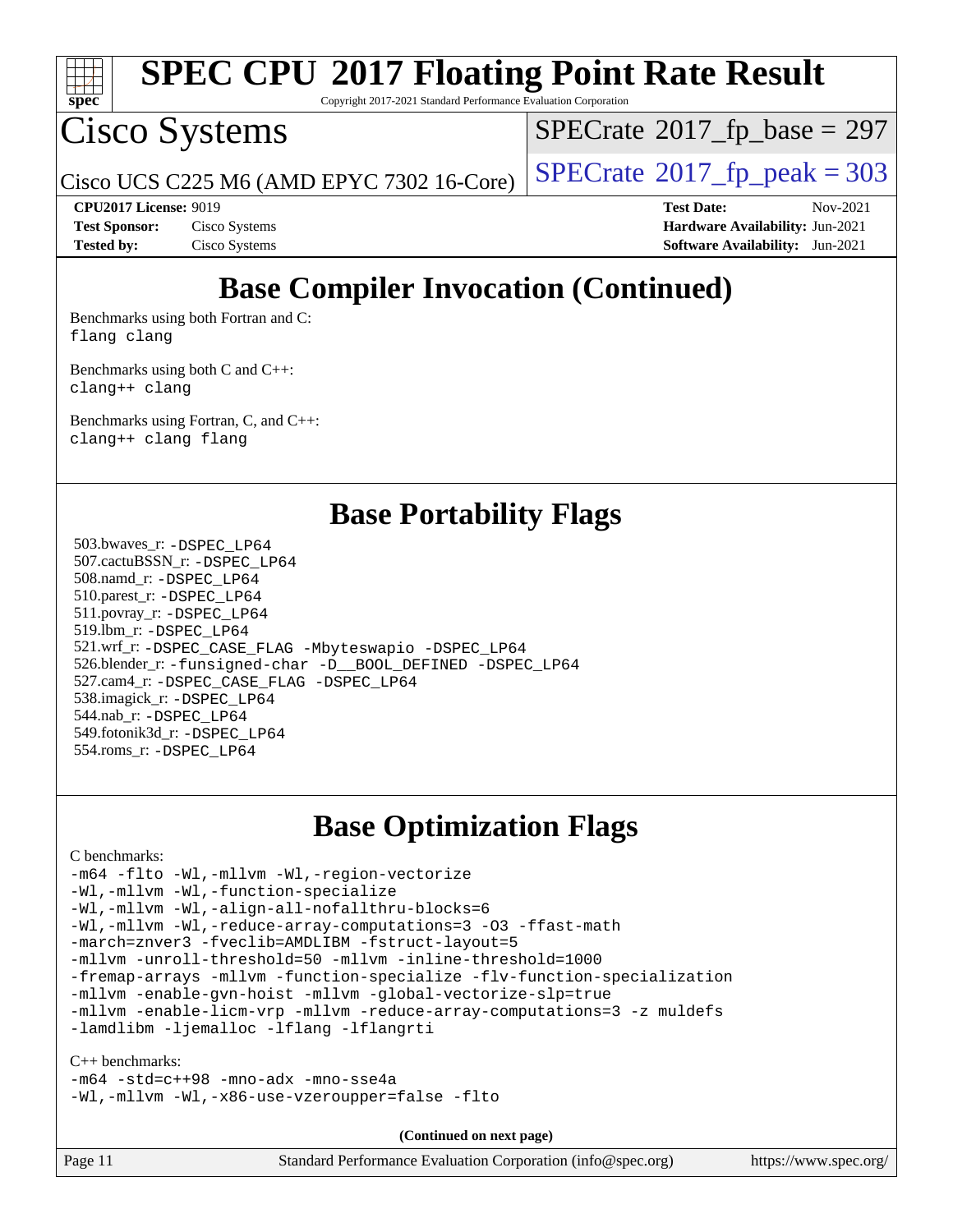

Copyright 2017-2021 Standard Performance Evaluation Corporation

Cisco Systems

 $SPECTate$ <sup>®</sup>[2017\\_fp\\_base =](http://www.spec.org/auto/cpu2017/Docs/result-fields.html#SPECrate2017fpbase) 297

Cisco UCS C225 M6 (AMD EPYC 7302 16-Core)  $\left| \text{SPECrate} \right|$  $\left| \text{SPECrate} \right|$  $\left| \text{SPECrate} \right|$   $2017$   $\left| \text{fp\_peak} \right| = 303$ 

**[Tested by:](http://www.spec.org/auto/cpu2017/Docs/result-fields.html#Testedby)** Cisco Systems **[Software Availability:](http://www.spec.org/auto/cpu2017/Docs/result-fields.html#SoftwareAvailability)** Jun-2021

**[CPU2017 License:](http://www.spec.org/auto/cpu2017/Docs/result-fields.html#CPU2017License)** 9019 **[Test Date:](http://www.spec.org/auto/cpu2017/Docs/result-fields.html#TestDate)** Nov-2021 **[Test Sponsor:](http://www.spec.org/auto/cpu2017/Docs/result-fields.html#TestSponsor)** Cisco Systems **[Hardware Availability:](http://www.spec.org/auto/cpu2017/Docs/result-fields.html#HardwareAvailability)** Jun-2021

## **[Base Optimization Flags \(Continued\)](http://www.spec.org/auto/cpu2017/Docs/result-fields.html#BaseOptimizationFlags)**

[C++ benchmarks](http://www.spec.org/auto/cpu2017/Docs/result-fields.html#CXXbenchmarks) (continued):

[-Wl,-mllvm -Wl,-region-vectorize](http://www.spec.org/cpu2017/results/res2021q4/cpu2017-20211207-30388.flags.html#user_CXXbase_F-region-vectorize_fb6c6b5aa293c88efc6c7c2b52b20755e943585b1fe8658c35afef78727fff56e1a56891413c30e36b8e2a6f9a71126986319243e80eb6110b78b288f533c52b) [-Wl,-mllvm -Wl,-function-specialize](http://www.spec.org/cpu2017/results/res2021q4/cpu2017-20211207-30388.flags.html#user_CXXbase_F-function-specialize_7e7e661e57922243ee67c9a1251cb8910e607325179a0ce7f2884e09a6f5d4a5ef0ae4f37e8a2a11c95fc48e931f06dc2b6016f14b511fcb441e048bef1b065a) [-Wl,-mllvm -Wl,-align-all-nofallthru-blocks=6](http://www.spec.org/cpu2017/results/res2021q4/cpu2017-20211207-30388.flags.html#user_CXXbase_F-align-all-nofallthru-blocks) [-Wl,-mllvm -Wl,-reduce-array-computations=3](http://www.spec.org/cpu2017/results/res2021q4/cpu2017-20211207-30388.flags.html#user_CXXbase_F-reduce-array-computations_b882aefe7a5dda4e33149f6299762b9a720dace3e498e13756f4c04e5a19edf5315c1f3993de2e61ec41e8c206231f84e05da7040e1bb5d69ba27d10a12507e4) [-O3](http://www.spec.org/cpu2017/results/res2021q4/cpu2017-20211207-30388.flags.html#user_CXXbase_F-O3) [-ffast-math](http://www.spec.org/cpu2017/results/res2021q4/cpu2017-20211207-30388.flags.html#user_CXXbase_aocc-ffast-math) [-march=znver3](http://www.spec.org/cpu2017/results/res2021q4/cpu2017-20211207-30388.flags.html#user_CXXbase_aocc-march) [-fveclib=AMDLIBM](http://www.spec.org/cpu2017/results/res2021q4/cpu2017-20211207-30388.flags.html#user_CXXbase_F-fveclib) [-mllvm -enable-partial-unswitch](http://www.spec.org/cpu2017/results/res2021q4/cpu2017-20211207-30388.flags.html#user_CXXbase_F-enable-partial-unswitch_6e1c33f981d77963b1eaf834973128a7f33ce3f8e27f54689656697a35e89dcc875281e0e6283d043e32f367dcb605ba0e307a92e830f7e326789fa6c61b35d3) [-mllvm -unroll-threshold=100](http://www.spec.org/cpu2017/results/res2021q4/cpu2017-20211207-30388.flags.html#user_CXXbase_F-unroll-threshold) [-finline-aggressive](http://www.spec.org/cpu2017/results/res2021q4/cpu2017-20211207-30388.flags.html#user_CXXbase_F-finline-aggressive) [-flv-function-specialization](http://www.spec.org/cpu2017/results/res2021q4/cpu2017-20211207-30388.flags.html#user_CXXbase_F-flv-function-specialization) [-mllvm -loop-unswitch-threshold=200000](http://www.spec.org/cpu2017/results/res2021q4/cpu2017-20211207-30388.flags.html#user_CXXbase_F-loop-unswitch-threshold_f9a82ae3270e55b5fbf79d0d96ee93606b73edbbe527d20b18b7bff1a3a146ad50cfc7454c5297978340ae9213029016a7d16221274d672d3f7f42ed25274e1d) [-mllvm -reroll-loops](http://www.spec.org/cpu2017/results/res2021q4/cpu2017-20211207-30388.flags.html#user_CXXbase_F-reroll-loops) [-mllvm -aggressive-loop-unswitch](http://www.spec.org/cpu2017/results/res2021q4/cpu2017-20211207-30388.flags.html#user_CXXbase_F-aggressive-loop-unswitch_abd8177005d493f9a81f88ae32814acdc0422950e54bc53b0605c538e2e7549eb43d48c826089056b98aa2f0c142dc7ed1401fa1c97db9286a8c3ff748437b59) [-mllvm -extra-vectorizer-passes](http://www.spec.org/cpu2017/results/res2021q4/cpu2017-20211207-30388.flags.html#user_CXXbase_F-extra-vectorizer-passes_4bb9f90681e045f5ce38050c5c48e52c5a95ed819cbc44e12f6b389a91a38f1bfb7d9f51b06906bf2bd7ccd881019f6383c418982c71e3a142c10a060056d555) [-mllvm -reduce-array-computations=3](http://www.spec.org/cpu2017/results/res2021q4/cpu2017-20211207-30388.flags.html#user_CXXbase_F-reduce-array-computations) [-mllvm -global-vectorize-slp=true](http://www.spec.org/cpu2017/results/res2021q4/cpu2017-20211207-30388.flags.html#user_CXXbase_F-global-vectorize-slp_f701c289ed3fc79483844cad3672606d268e3123d2651e764a36e57810b634b30ff7af25c43ce4288d0e4c1cc47ba156fce6ed971bc0d0e53c4c557f353d3dec) [-mllvm -convert-pow-exp-to-int=false](http://www.spec.org/cpu2017/results/res2021q4/cpu2017-20211207-30388.flags.html#user_CXXbase_F-convert-pow-exp-to-int_48075d7f300181d7350b7c152e089ba974e4acf53c583458eae87b0ecd6f9aa5a8546e2797aca77a784d497b972647cfd65b81c02996ee1106af5ba1043433c1) [-z muldefs](http://www.spec.org/cpu2017/results/res2021q4/cpu2017-20211207-30388.flags.html#user_CXXbase_aocc-muldefs) [-lamdlibm](http://www.spec.org/cpu2017/results/res2021q4/cpu2017-20211207-30388.flags.html#user_CXXbase_F-lamdlibm) [-ljemalloc](http://www.spec.org/cpu2017/results/res2021q4/cpu2017-20211207-30388.flags.html#user_CXXbase_jemalloc-lib) [-lflang](http://www.spec.org/cpu2017/results/res2021q4/cpu2017-20211207-30388.flags.html#user_CXXbase_F-lflang) [-lflangrti](http://www.spec.org/cpu2017/results/res2021q4/cpu2017-20211207-30388.flags.html#user_CXXbase_F-lflangrti) [Fortran benchmarks](http://www.spec.org/auto/cpu2017/Docs/result-fields.html#Fortranbenchmarks): [-m64](http://www.spec.org/cpu2017/results/res2021q4/cpu2017-20211207-30388.flags.html#user_FCbase_F-m64) [-Wl,-mllvm -Wl,-enable-X86-prefetching](http://www.spec.org/cpu2017/results/res2021q4/cpu2017-20211207-30388.flags.html#user_FCbase_F-enable-X86-prefetching_362de7b2f7f327d498ff3502bcaa6d8937de40fbbc59a600e539433e6b2cb9ea5e30d4a00c3465ce74a160670b5fcaffd57d10fdc90b0d7ee2c6f387a6bf1aee) [-Wl,-mllvm -Wl,-enable-licm-vrp](http://www.spec.org/cpu2017/results/res2021q4/cpu2017-20211207-30388.flags.html#user_FCbase_F-enable-licm-vrp_65c4fc69039207ec88421e1591ba3bbf2ac715c2f390cac268ece6f40ae7757bd65f971ef38c9b70aedd2bf37e4037d3d64a7fe88db6aed78b6f244274772259) [-flto](http://www.spec.org/cpu2017/results/res2021q4/cpu2017-20211207-30388.flags.html#user_FCbase_aocc-flto) [-Wl,-mllvm -Wl,-region-vectorize](http://www.spec.org/cpu2017/results/res2021q4/cpu2017-20211207-30388.flags.html#user_FCbase_F-region-vectorize_fb6c6b5aa293c88efc6c7c2b52b20755e943585b1fe8658c35afef78727fff56e1a56891413c30e36b8e2a6f9a71126986319243e80eb6110b78b288f533c52b) [-Wl,-mllvm -Wl,-function-specialize](http://www.spec.org/cpu2017/results/res2021q4/cpu2017-20211207-30388.flags.html#user_FCbase_F-function-specialize_7e7e661e57922243ee67c9a1251cb8910e607325179a0ce7f2884e09a6f5d4a5ef0ae4f37e8a2a11c95fc48e931f06dc2b6016f14b511fcb441e048bef1b065a) [-Wl,-mllvm -Wl,-align-all-nofallthru-blocks=6](http://www.spec.org/cpu2017/results/res2021q4/cpu2017-20211207-30388.flags.html#user_FCbase_F-align-all-nofallthru-blocks) [-Wl,-mllvm -Wl,-reduce-array-computations=3](http://www.spec.org/cpu2017/results/res2021q4/cpu2017-20211207-30388.flags.html#user_FCbase_F-reduce-array-computations_b882aefe7a5dda4e33149f6299762b9a720dace3e498e13756f4c04e5a19edf5315c1f3993de2e61ec41e8c206231f84e05da7040e1bb5d69ba27d10a12507e4) -Hz, 1, 0x1 [-O3](http://www.spec.org/cpu2017/results/res2021q4/cpu2017-20211207-30388.flags.html#user_FCbase_F-O3) [-ffast-math](http://www.spec.org/cpu2017/results/res2021q4/cpu2017-20211207-30388.flags.html#user_FCbase_aocc-ffast-math) [-march=znver3](http://www.spec.org/cpu2017/results/res2021q4/cpu2017-20211207-30388.flags.html#user_FCbase_aocc-march) [-fveclib=AMDLIBM](http://www.spec.org/cpu2017/results/res2021q4/cpu2017-20211207-30388.flags.html#user_FCbase_F-fveclib) [-Kieee](http://www.spec.org/cpu2017/results/res2021q4/cpu2017-20211207-30388.flags.html#user_FCbase_F-kieee) [-Mrecursive](http://www.spec.org/cpu2017/results/res2021q4/cpu2017-20211207-30388.flags.html#user_FCbase_F-mrecursive) [-mllvm -fuse-tile-inner-loop](http://www.spec.org/cpu2017/results/res2021q4/cpu2017-20211207-30388.flags.html#user_FCbase_F-fuse-tile-inner-loop_a96ec74f3ab7113ca948afab2f7df720fdaa7c20bd316986c0fe40ef5f82f2613ee26bde25c6cf421f527cd549c2b0b12b7e2cdf22e7a5a52600673d8851f1df) [-funroll-loops](http://www.spec.org/cpu2017/results/res2021q4/cpu2017-20211207-30388.flags.html#user_FCbase_aocc-unroll-loops) [-mllvm -extra-vectorizer-passes](http://www.spec.org/cpu2017/results/res2021q4/cpu2017-20211207-30388.flags.html#user_FCbase_F-extra-vectorizer-passes_4bb9f90681e045f5ce38050c5c48e52c5a95ed819cbc44e12f6b389a91a38f1bfb7d9f51b06906bf2bd7ccd881019f6383c418982c71e3a142c10a060056d555) [-mllvm -lsr-in-nested-loop](http://www.spec.org/cpu2017/results/res2021q4/cpu2017-20211207-30388.flags.html#user_FCbase_F-lsr-in-nested-loop_73f878522b3ccb742989d8e6de767863b372c2128b38f859376ee3fb883bc58dcc0955f53f856eb534bcc3be9d53927141e78ef6b7f1398bb0518a7b833043eb) [-mllvm -enable-licm-vrp](http://www.spec.org/cpu2017/results/res2021q4/cpu2017-20211207-30388.flags.html#user_FCbase_F-enable-licm-vrp_82fd83574dee81d8c8043a1355024a53ba7c23d449242d72368fd778ae4cd8625fb6c8e473e88c632367ccc13b0c321b9a13b8db897fcfc1592cf0205fd356b5) [-mllvm -reduce-array-computations=3](http://www.spec.org/cpu2017/results/res2021q4/cpu2017-20211207-30388.flags.html#user_FCbase_F-reduce-array-computations) [-mllvm -global-vectorize-slp=true](http://www.spec.org/cpu2017/results/res2021q4/cpu2017-20211207-30388.flags.html#user_FCbase_F-global-vectorize-slp_f701c289ed3fc79483844cad3672606d268e3123d2651e764a36e57810b634b30ff7af25c43ce4288d0e4c1cc47ba156fce6ed971bc0d0e53c4c557f353d3dec) [-z muldefs](http://www.spec.org/cpu2017/results/res2021q4/cpu2017-20211207-30388.flags.html#user_FCbase_aocc-muldefs) [-lamdlibm](http://www.spec.org/cpu2017/results/res2021q4/cpu2017-20211207-30388.flags.html#user_FCbase_F-lamdlibm) [-ljemalloc](http://www.spec.org/cpu2017/results/res2021q4/cpu2017-20211207-30388.flags.html#user_FCbase_jemalloc-lib) [-lflang](http://www.spec.org/cpu2017/results/res2021q4/cpu2017-20211207-30388.flags.html#user_FCbase_F-lflang) [-lflangrti](http://www.spec.org/cpu2017/results/res2021q4/cpu2017-20211207-30388.flags.html#user_FCbase_F-lflangrti) [Benchmarks using both Fortran and C](http://www.spec.org/auto/cpu2017/Docs/result-fields.html#BenchmarksusingbothFortranandC): [-m64](http://www.spec.org/cpu2017/results/res2021q4/cpu2017-20211207-30388.flags.html#user_CC_FCbase_F-m64) [-Wl,-mllvm -Wl,-enable-X86-prefetching](http://www.spec.org/cpu2017/results/res2021q4/cpu2017-20211207-30388.flags.html#user_CC_FCbase_F-enable-X86-prefetching_362de7b2f7f327d498ff3502bcaa6d8937de40fbbc59a600e539433e6b2cb9ea5e30d4a00c3465ce74a160670b5fcaffd57d10fdc90b0d7ee2c6f387a6bf1aee) [-Wl,-mllvm -Wl,-enable-licm-vrp](http://www.spec.org/cpu2017/results/res2021q4/cpu2017-20211207-30388.flags.html#user_CC_FCbase_F-enable-licm-vrp_65c4fc69039207ec88421e1591ba3bbf2ac715c2f390cac268ece6f40ae7757bd65f971ef38c9b70aedd2bf37e4037d3d64a7fe88db6aed78b6f244274772259) [-flto](http://www.spec.org/cpu2017/results/res2021q4/cpu2017-20211207-30388.flags.html#user_CC_FCbase_aocc-flto) [-Wl,-mllvm -Wl,-region-vectorize](http://www.spec.org/cpu2017/results/res2021q4/cpu2017-20211207-30388.flags.html#user_CC_FCbase_F-region-vectorize_fb6c6b5aa293c88efc6c7c2b52b20755e943585b1fe8658c35afef78727fff56e1a56891413c30e36b8e2a6f9a71126986319243e80eb6110b78b288f533c52b) [-Wl,-mllvm -Wl,-function-specialize](http://www.spec.org/cpu2017/results/res2021q4/cpu2017-20211207-30388.flags.html#user_CC_FCbase_F-function-specialize_7e7e661e57922243ee67c9a1251cb8910e607325179a0ce7f2884e09a6f5d4a5ef0ae4f37e8a2a11c95fc48e931f06dc2b6016f14b511fcb441e048bef1b065a) [-Wl,-mllvm -Wl,-align-all-nofallthru-blocks=6](http://www.spec.org/cpu2017/results/res2021q4/cpu2017-20211207-30388.flags.html#user_CC_FCbase_F-align-all-nofallthru-blocks) [-Wl,-mllvm -Wl,-reduce-array-computations=3](http://www.spec.org/cpu2017/results/res2021q4/cpu2017-20211207-30388.flags.html#user_CC_FCbase_F-reduce-array-computations_b882aefe7a5dda4e33149f6299762b9a720dace3e498e13756f4c04e5a19edf5315c1f3993de2e61ec41e8c206231f84e05da7040e1bb5d69ba27d10a12507e4) [-O3](http://www.spec.org/cpu2017/results/res2021q4/cpu2017-20211207-30388.flags.html#user_CC_FCbase_F-O3) [-ffast-math](http://www.spec.org/cpu2017/results/res2021q4/cpu2017-20211207-30388.flags.html#user_CC_FCbase_aocc-ffast-math) [-march=znver3](http://www.spec.org/cpu2017/results/res2021q4/cpu2017-20211207-30388.flags.html#user_CC_FCbase_aocc-march) [-fveclib=AMDLIBM](http://www.spec.org/cpu2017/results/res2021q4/cpu2017-20211207-30388.flags.html#user_CC_FCbase_F-fveclib) [-fstruct-layout=5](http://www.spec.org/cpu2017/results/res2021q4/cpu2017-20211207-30388.flags.html#user_CC_FCbase_F-struct-layout) [-mllvm -unroll-threshold=50](http://www.spec.org/cpu2017/results/res2021q4/cpu2017-20211207-30388.flags.html#user_CC_FCbase_F-unroll-threshold_458874500b2c105d6d5cb4d7a611c40e2b16e9e3d26b355fea72d644c3673b4de4b3932662f0ed3dbec75c491a13da2d2ca81180bd779dc531083ef1e1e549dc) [-mllvm -inline-threshold=1000](http://www.spec.org/cpu2017/results/res2021q4/cpu2017-20211207-30388.flags.html#user_CC_FCbase_F-inline-threshold_b7832241b0a6397e4ecdbaf0eb7defdc10f885c2a282fa3240fdc99844d543fda39cf8a4a9dccf68cf19b5438ac3b455264f478df15da0f4988afa40d8243bab) [-fremap-arrays](http://www.spec.org/cpu2017/results/res2021q4/cpu2017-20211207-30388.flags.html#user_CC_FCbase_F-fremap-arrays) [-mllvm -function-specialize](http://www.spec.org/cpu2017/results/res2021q4/cpu2017-20211207-30388.flags.html#user_CC_FCbase_F-function-specialize_233b3bdba86027f1b094368157e481c5bc59f40286dc25bfadc1858dcd5745c24fd30d5f188710db7fea399bcc9f44a80b3ce3aacc70a8870250c3ae5e1f35b8) [-flv-function-specialization](http://www.spec.org/cpu2017/results/res2021q4/cpu2017-20211207-30388.flags.html#user_CC_FCbase_F-flv-function-specialization)

[-mllvm -enable-gvn-hoist](http://www.spec.org/cpu2017/results/res2021q4/cpu2017-20211207-30388.flags.html#user_CC_FCbase_F-enable-gvn-hoist_e5856354646dd6ca1333a0ad99b817e4cf8932b91b82809fd8fd47ceff7b22a89eba5c98fd3e3fa5200368fd772cec3dd56abc3c8f7b655a71b9f9848dddedd5) [-mllvm -global-vectorize-slp=true](http://www.spec.org/cpu2017/results/res2021q4/cpu2017-20211207-30388.flags.html#user_CC_FCbase_F-global-vectorize-slp_f701c289ed3fc79483844cad3672606d268e3123d2651e764a36e57810b634b30ff7af25c43ce4288d0e4c1cc47ba156fce6ed971bc0d0e53c4c557f353d3dec) [-mllvm -enable-licm-vrp](http://www.spec.org/cpu2017/results/res2021q4/cpu2017-20211207-30388.flags.html#user_CC_FCbase_F-enable-licm-vrp_82fd83574dee81d8c8043a1355024a53ba7c23d449242d72368fd778ae4cd8625fb6c8e473e88c632367ccc13b0c321b9a13b8db897fcfc1592cf0205fd356b5) [-mllvm -reduce-array-computations=3](http://www.spec.org/cpu2017/results/res2021q4/cpu2017-20211207-30388.flags.html#user_CC_FCbase_F-reduce-array-computations) [-Hz,1,0x1](http://www.spec.org/cpu2017/results/res2021q4/cpu2017-20211207-30388.flags.html#user_CC_FCbase_F-save-array-metadata) [-Kieee](http://www.spec.org/cpu2017/results/res2021q4/cpu2017-20211207-30388.flags.html#user_CC_FCbase_F-kieee) [-Mrecursive](http://www.spec.org/cpu2017/results/res2021q4/cpu2017-20211207-30388.flags.html#user_CC_FCbase_F-mrecursive) [-mllvm -fuse-tile-inner-loop](http://www.spec.org/cpu2017/results/res2021q4/cpu2017-20211207-30388.flags.html#user_CC_FCbase_F-fuse-tile-inner-loop_a96ec74f3ab7113ca948afab2f7df720fdaa7c20bd316986c0fe40ef5f82f2613ee26bde25c6cf421f527cd549c2b0b12b7e2cdf22e7a5a52600673d8851f1df) [-funroll-loops](http://www.spec.org/cpu2017/results/res2021q4/cpu2017-20211207-30388.flags.html#user_CC_FCbase_aocc-unroll-loops) [-mllvm -extra-vectorizer-passes](http://www.spec.org/cpu2017/results/res2021q4/cpu2017-20211207-30388.flags.html#user_CC_FCbase_F-extra-vectorizer-passes_4bb9f90681e045f5ce38050c5c48e52c5a95ed819cbc44e12f6b389a91a38f1bfb7d9f51b06906bf2bd7ccd881019f6383c418982c71e3a142c10a060056d555) [-mllvm -lsr-in-nested-loop](http://www.spec.org/cpu2017/results/res2021q4/cpu2017-20211207-30388.flags.html#user_CC_FCbase_F-lsr-in-nested-loop_73f878522b3ccb742989d8e6de767863b372c2128b38f859376ee3fb883bc58dcc0955f53f856eb534bcc3be9d53927141e78ef6b7f1398bb0518a7b833043eb) [-z muldefs](http://www.spec.org/cpu2017/results/res2021q4/cpu2017-20211207-30388.flags.html#user_CC_FCbase_aocc-muldefs) [-lamdlibm](http://www.spec.org/cpu2017/results/res2021q4/cpu2017-20211207-30388.flags.html#user_CC_FCbase_F-lamdlibm) [-ljemalloc](http://www.spec.org/cpu2017/results/res2021q4/cpu2017-20211207-30388.flags.html#user_CC_FCbase_jemalloc-lib) [-lflang](http://www.spec.org/cpu2017/results/res2021q4/cpu2017-20211207-30388.flags.html#user_CC_FCbase_F-lflang) [-lflangrti](http://www.spec.org/cpu2017/results/res2021q4/cpu2017-20211207-30388.flags.html#user_CC_FCbase_F-lflangrti)

[Benchmarks using both C and C++](http://www.spec.org/auto/cpu2017/Docs/result-fields.html#BenchmarksusingbothCandCXX):

[-m64](http://www.spec.org/cpu2017/results/res2021q4/cpu2017-20211207-30388.flags.html#user_CC_CXXbase_F-m64) [-std=c++98](http://www.spec.org/cpu2017/results/res2021q4/cpu2017-20211207-30388.flags.html#user_CC_CXXbase_std-cpp) [-mno-adx](http://www.spec.org/cpu2017/results/res2021q4/cpu2017-20211207-30388.flags.html#user_CC_CXXbase_F-mno-adx) [-mno-sse4a](http://www.spec.org/cpu2017/results/res2021q4/cpu2017-20211207-30388.flags.html#user_CC_CXXbase_F-mno-sse4a) [-Wl,-mllvm -Wl,-x86-use-vzeroupper=false](http://www.spec.org/cpu2017/results/res2021q4/cpu2017-20211207-30388.flags.html#user_CC_CXXbase_F-use-vzeroupper_f792211b0552b0142c11cf651c85f88d7eca3e3e6d4ab29ab8b0b7be9c7d83df7aebb846b5dded1424ec84d39acb59d058815f97bc3ae9de4ba00ee4e2945c83) [-flto](http://www.spec.org/cpu2017/results/res2021q4/cpu2017-20211207-30388.flags.html#user_CC_CXXbase_aocc-flto) [-Wl,-mllvm -Wl,-region-vectorize](http://www.spec.org/cpu2017/results/res2021q4/cpu2017-20211207-30388.flags.html#user_CC_CXXbase_F-region-vectorize_fb6c6b5aa293c88efc6c7c2b52b20755e943585b1fe8658c35afef78727fff56e1a56891413c30e36b8e2a6f9a71126986319243e80eb6110b78b288f533c52b) [-Wl,-mllvm -Wl,-function-specialize](http://www.spec.org/cpu2017/results/res2021q4/cpu2017-20211207-30388.flags.html#user_CC_CXXbase_F-function-specialize_7e7e661e57922243ee67c9a1251cb8910e607325179a0ce7f2884e09a6f5d4a5ef0ae4f37e8a2a11c95fc48e931f06dc2b6016f14b511fcb441e048bef1b065a) [-Wl,-mllvm -Wl,-align-all-nofallthru-blocks=6](http://www.spec.org/cpu2017/results/res2021q4/cpu2017-20211207-30388.flags.html#user_CC_CXXbase_F-align-all-nofallthru-blocks) [-Wl,-mllvm -Wl,-reduce-array-computations=3](http://www.spec.org/cpu2017/results/res2021q4/cpu2017-20211207-30388.flags.html#user_CC_CXXbase_F-reduce-array-computations_b882aefe7a5dda4e33149f6299762b9a720dace3e498e13756f4c04e5a19edf5315c1f3993de2e61ec41e8c206231f84e05da7040e1bb5d69ba27d10a12507e4) [-O3](http://www.spec.org/cpu2017/results/res2021q4/cpu2017-20211207-30388.flags.html#user_CC_CXXbase_F-O3) [-ffast-math](http://www.spec.org/cpu2017/results/res2021q4/cpu2017-20211207-30388.flags.html#user_CC_CXXbase_aocc-ffast-math)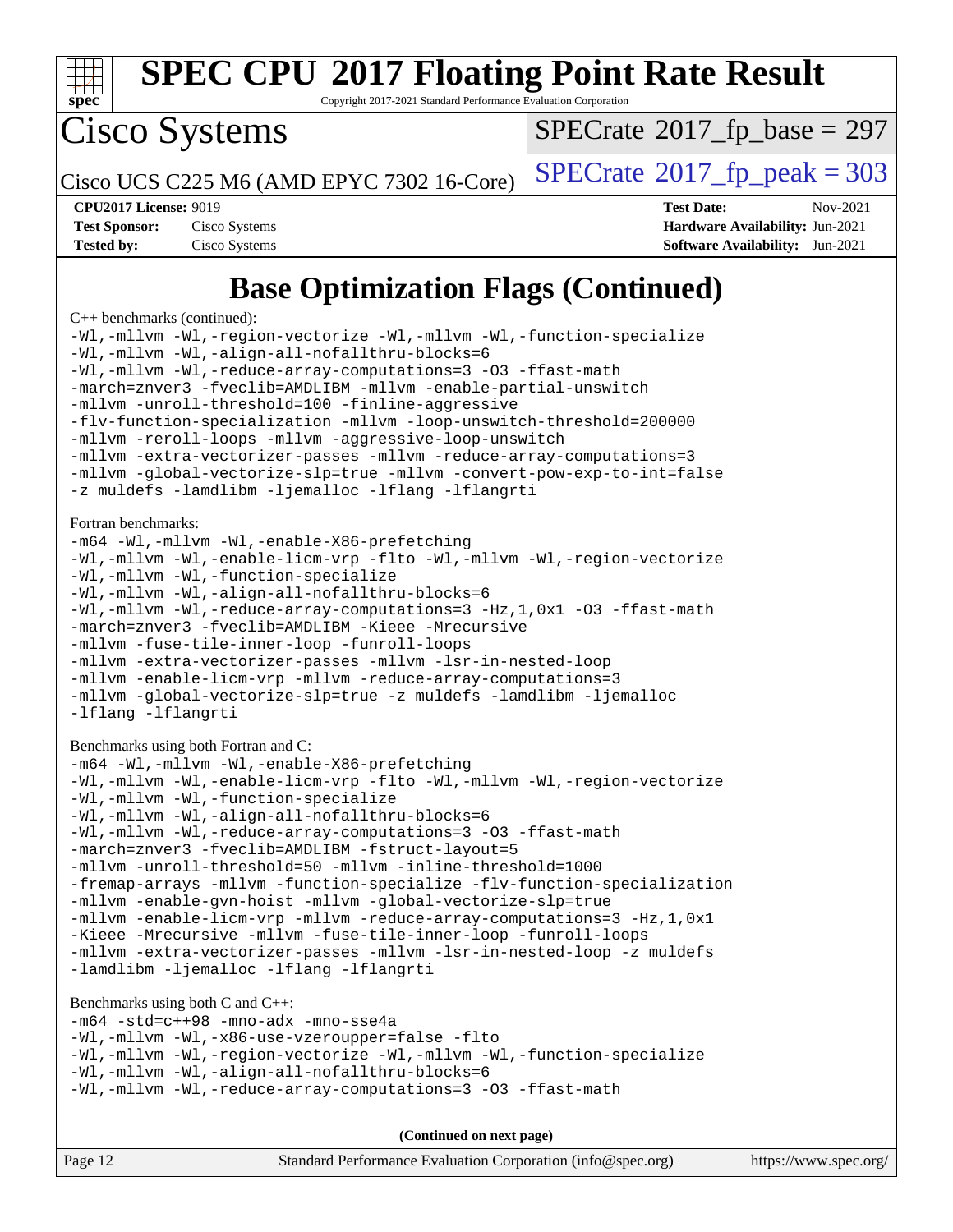

Copyright 2017-2021 Standard Performance Evaluation Corporation

Cisco Systems

 $SPECTate$ <sup>®</sup>[2017\\_fp\\_base =](http://www.spec.org/auto/cpu2017/Docs/result-fields.html#SPECrate2017fpbase) 297

Cisco UCS C225 M6 (AMD EPYC 7302 16-Core)  $\left| \text{SPECrate} \right|$  $\left| \text{SPECrate} \right|$  $\left| \text{SPECrate} \right|$   $2017$   $\left| \text{fp\_peak} \right| = 303$ 

| <b>Test Sponsor:</b> | Cisco Systems |
|----------------------|---------------|
| <b>Tested by:</b>    | Cisco Systems |

**[CPU2017 License:](http://www.spec.org/auto/cpu2017/Docs/result-fields.html#CPU2017License)** 9019 **[Test Date:](http://www.spec.org/auto/cpu2017/Docs/result-fields.html#TestDate)** Nov-2021 **[Hardware Availability:](http://www.spec.org/auto/cpu2017/Docs/result-fields.html#HardwareAvailability) Jun-2021 [Software Availability:](http://www.spec.org/auto/cpu2017/Docs/result-fields.html#SoftwareAvailability)** Jun-2021

## **[Base Optimization Flags \(Continued\)](http://www.spec.org/auto/cpu2017/Docs/result-fields.html#BaseOptimizationFlags)**

[Benchmarks using both C and C++](http://www.spec.org/auto/cpu2017/Docs/result-fields.html#BenchmarksusingbothCandCXX) (continued): [-march=znver3](http://www.spec.org/cpu2017/results/res2021q4/cpu2017-20211207-30388.flags.html#user_CC_CXXbase_aocc-march) [-fveclib=AMDLIBM](http://www.spec.org/cpu2017/results/res2021q4/cpu2017-20211207-30388.flags.html#user_CC_CXXbase_F-fveclib) [-fstruct-layout=5](http://www.spec.org/cpu2017/results/res2021q4/cpu2017-20211207-30388.flags.html#user_CC_CXXbase_F-struct-layout) [-mllvm -unroll-threshold=50](http://www.spec.org/cpu2017/results/res2021q4/cpu2017-20211207-30388.flags.html#user_CC_CXXbase_F-unroll-threshold_458874500b2c105d6d5cb4d7a611c40e2b16e9e3d26b355fea72d644c3673b4de4b3932662f0ed3dbec75c491a13da2d2ca81180bd779dc531083ef1e1e549dc) [-mllvm -inline-threshold=1000](http://www.spec.org/cpu2017/results/res2021q4/cpu2017-20211207-30388.flags.html#user_CC_CXXbase_F-inline-threshold_b7832241b0a6397e4ecdbaf0eb7defdc10f885c2a282fa3240fdc99844d543fda39cf8a4a9dccf68cf19b5438ac3b455264f478df15da0f4988afa40d8243bab) [-fremap-arrays](http://www.spec.org/cpu2017/results/res2021q4/cpu2017-20211207-30388.flags.html#user_CC_CXXbase_F-fremap-arrays) [-mllvm -function-specialize](http://www.spec.org/cpu2017/results/res2021q4/cpu2017-20211207-30388.flags.html#user_CC_CXXbase_F-function-specialize_233b3bdba86027f1b094368157e481c5bc59f40286dc25bfadc1858dcd5745c24fd30d5f188710db7fea399bcc9f44a80b3ce3aacc70a8870250c3ae5e1f35b8) [-flv-function-specialization](http://www.spec.org/cpu2017/results/res2021q4/cpu2017-20211207-30388.flags.html#user_CC_CXXbase_F-flv-function-specialization) [-mllvm -enable-gvn-hoist](http://www.spec.org/cpu2017/results/res2021q4/cpu2017-20211207-30388.flags.html#user_CC_CXXbase_F-enable-gvn-hoist_e5856354646dd6ca1333a0ad99b817e4cf8932b91b82809fd8fd47ceff7b22a89eba5c98fd3e3fa5200368fd772cec3dd56abc3c8f7b655a71b9f9848dddedd5) [-mllvm -global-vectorize-slp=true](http://www.spec.org/cpu2017/results/res2021q4/cpu2017-20211207-30388.flags.html#user_CC_CXXbase_F-global-vectorize-slp_f701c289ed3fc79483844cad3672606d268e3123d2651e764a36e57810b634b30ff7af25c43ce4288d0e4c1cc47ba156fce6ed971bc0d0e53c4c557f353d3dec) [-mllvm -enable-licm-vrp](http://www.spec.org/cpu2017/results/res2021q4/cpu2017-20211207-30388.flags.html#user_CC_CXXbase_F-enable-licm-vrp_82fd83574dee81d8c8043a1355024a53ba7c23d449242d72368fd778ae4cd8625fb6c8e473e88c632367ccc13b0c321b9a13b8db897fcfc1592cf0205fd356b5) [-mllvm -reduce-array-computations=3](http://www.spec.org/cpu2017/results/res2021q4/cpu2017-20211207-30388.flags.html#user_CC_CXXbase_F-reduce-array-computations) [-mllvm -enable-partial-unswitch](http://www.spec.org/cpu2017/results/res2021q4/cpu2017-20211207-30388.flags.html#user_CC_CXXbase_F-enable-partial-unswitch_6e1c33f981d77963b1eaf834973128a7f33ce3f8e27f54689656697a35e89dcc875281e0e6283d043e32f367dcb605ba0e307a92e830f7e326789fa6c61b35d3) [-mllvm -unroll-threshold=100](http://www.spec.org/cpu2017/results/res2021q4/cpu2017-20211207-30388.flags.html#user_CC_CXXbase_F-unroll-threshold) [-finline-aggressive](http://www.spec.org/cpu2017/results/res2021q4/cpu2017-20211207-30388.flags.html#user_CC_CXXbase_F-finline-aggressive) [-mllvm -loop-unswitch-threshold=200000](http://www.spec.org/cpu2017/results/res2021q4/cpu2017-20211207-30388.flags.html#user_CC_CXXbase_F-loop-unswitch-threshold_f9a82ae3270e55b5fbf79d0d96ee93606b73edbbe527d20b18b7bff1a3a146ad50cfc7454c5297978340ae9213029016a7d16221274d672d3f7f42ed25274e1d) [-mllvm -reroll-loops](http://www.spec.org/cpu2017/results/res2021q4/cpu2017-20211207-30388.flags.html#user_CC_CXXbase_F-reroll-loops) [-mllvm -aggressive-loop-unswitch](http://www.spec.org/cpu2017/results/res2021q4/cpu2017-20211207-30388.flags.html#user_CC_CXXbase_F-aggressive-loop-unswitch_abd8177005d493f9a81f88ae32814acdc0422950e54bc53b0605c538e2e7549eb43d48c826089056b98aa2f0c142dc7ed1401fa1c97db9286a8c3ff748437b59) [-mllvm -extra-vectorizer-passes](http://www.spec.org/cpu2017/results/res2021q4/cpu2017-20211207-30388.flags.html#user_CC_CXXbase_F-extra-vectorizer-passes_4bb9f90681e045f5ce38050c5c48e52c5a95ed819cbc44e12f6b389a91a38f1bfb7d9f51b06906bf2bd7ccd881019f6383c418982c71e3a142c10a060056d555) [-mllvm -convert-pow-exp-to-int=false](http://www.spec.org/cpu2017/results/res2021q4/cpu2017-20211207-30388.flags.html#user_CC_CXXbase_F-convert-pow-exp-to-int_48075d7f300181d7350b7c152e089ba974e4acf53c583458eae87b0ecd6f9aa5a8546e2797aca77a784d497b972647cfd65b81c02996ee1106af5ba1043433c1) [-z muldefs](http://www.spec.org/cpu2017/results/res2021q4/cpu2017-20211207-30388.flags.html#user_CC_CXXbase_aocc-muldefs) [-lamdlibm](http://www.spec.org/cpu2017/results/res2021q4/cpu2017-20211207-30388.flags.html#user_CC_CXXbase_F-lamdlibm) [-ljemalloc](http://www.spec.org/cpu2017/results/res2021q4/cpu2017-20211207-30388.flags.html#user_CC_CXXbase_jemalloc-lib) [-lflang](http://www.spec.org/cpu2017/results/res2021q4/cpu2017-20211207-30388.flags.html#user_CC_CXXbase_F-lflang) [-lflangrti](http://www.spec.org/cpu2017/results/res2021q4/cpu2017-20211207-30388.flags.html#user_CC_CXXbase_F-lflangrti) [Benchmarks using Fortran, C, and C++:](http://www.spec.org/auto/cpu2017/Docs/result-fields.html#BenchmarksusingFortranCandCXX) [-m64](http://www.spec.org/cpu2017/results/res2021q4/cpu2017-20211207-30388.flags.html#user_CC_CXX_FCbase_F-m64) [-std=c++98](http://www.spec.org/cpu2017/results/res2021q4/cpu2017-20211207-30388.flags.html#user_CC_CXX_FCbase_std-cpp) [-mno-adx](http://www.spec.org/cpu2017/results/res2021q4/cpu2017-20211207-30388.flags.html#user_CC_CXX_FCbase_F-mno-adx) [-mno-sse4a](http://www.spec.org/cpu2017/results/res2021q4/cpu2017-20211207-30388.flags.html#user_CC_CXX_FCbase_F-mno-sse4a) [-Wl,-mllvm -Wl,-x86-use-vzeroupper=false](http://www.spec.org/cpu2017/results/res2021q4/cpu2017-20211207-30388.flags.html#user_CC_CXX_FCbase_F-use-vzeroupper_f792211b0552b0142c11cf651c85f88d7eca3e3e6d4ab29ab8b0b7be9c7d83df7aebb846b5dded1424ec84d39acb59d058815f97bc3ae9de4ba00ee4e2945c83) [-flto](http://www.spec.org/cpu2017/results/res2021q4/cpu2017-20211207-30388.flags.html#user_CC_CXX_FCbase_aocc-flto) [-Wl,-mllvm -Wl,-region-vectorize](http://www.spec.org/cpu2017/results/res2021q4/cpu2017-20211207-30388.flags.html#user_CC_CXX_FCbase_F-region-vectorize_fb6c6b5aa293c88efc6c7c2b52b20755e943585b1fe8658c35afef78727fff56e1a56891413c30e36b8e2a6f9a71126986319243e80eb6110b78b288f533c52b) [-Wl,-mllvm -Wl,-function-specialize](http://www.spec.org/cpu2017/results/res2021q4/cpu2017-20211207-30388.flags.html#user_CC_CXX_FCbase_F-function-specialize_7e7e661e57922243ee67c9a1251cb8910e607325179a0ce7f2884e09a6f5d4a5ef0ae4f37e8a2a11c95fc48e931f06dc2b6016f14b511fcb441e048bef1b065a) [-Wl,-mllvm -Wl,-align-all-nofallthru-blocks=6](http://www.spec.org/cpu2017/results/res2021q4/cpu2017-20211207-30388.flags.html#user_CC_CXX_FCbase_F-align-all-nofallthru-blocks) [-Wl,-mllvm -Wl,-reduce-array-computations=3](http://www.spec.org/cpu2017/results/res2021q4/cpu2017-20211207-30388.flags.html#user_CC_CXX_FCbase_F-reduce-array-computations_b882aefe7a5dda4e33149f6299762b9a720dace3e498e13756f4c04e5a19edf5315c1f3993de2e61ec41e8c206231f84e05da7040e1bb5d69ba27d10a12507e4) [-O3](http://www.spec.org/cpu2017/results/res2021q4/cpu2017-20211207-30388.flags.html#user_CC_CXX_FCbase_F-O3) [-ffast-math](http://www.spec.org/cpu2017/results/res2021q4/cpu2017-20211207-30388.flags.html#user_CC_CXX_FCbase_aocc-ffast-math) [-march=znver3](http://www.spec.org/cpu2017/results/res2021q4/cpu2017-20211207-30388.flags.html#user_CC_CXX_FCbase_aocc-march) [-fveclib=AMDLIBM](http://www.spec.org/cpu2017/results/res2021q4/cpu2017-20211207-30388.flags.html#user_CC_CXX_FCbase_F-fveclib) [-fstruct-layout=5](http://www.spec.org/cpu2017/results/res2021q4/cpu2017-20211207-30388.flags.html#user_CC_CXX_FCbase_F-struct-layout) [-mllvm -unroll-threshold=50](http://www.spec.org/cpu2017/results/res2021q4/cpu2017-20211207-30388.flags.html#user_CC_CXX_FCbase_F-unroll-threshold_458874500b2c105d6d5cb4d7a611c40e2b16e9e3d26b355fea72d644c3673b4de4b3932662f0ed3dbec75c491a13da2d2ca81180bd779dc531083ef1e1e549dc) [-mllvm -inline-threshold=1000](http://www.spec.org/cpu2017/results/res2021q4/cpu2017-20211207-30388.flags.html#user_CC_CXX_FCbase_F-inline-threshold_b7832241b0a6397e4ecdbaf0eb7defdc10f885c2a282fa3240fdc99844d543fda39cf8a4a9dccf68cf19b5438ac3b455264f478df15da0f4988afa40d8243bab) [-fremap-arrays](http://www.spec.org/cpu2017/results/res2021q4/cpu2017-20211207-30388.flags.html#user_CC_CXX_FCbase_F-fremap-arrays) [-mllvm -function-specialize](http://www.spec.org/cpu2017/results/res2021q4/cpu2017-20211207-30388.flags.html#user_CC_CXX_FCbase_F-function-specialize_233b3bdba86027f1b094368157e481c5bc59f40286dc25bfadc1858dcd5745c24fd30d5f188710db7fea399bcc9f44a80b3ce3aacc70a8870250c3ae5e1f35b8) [-flv-function-specialization](http://www.spec.org/cpu2017/results/res2021q4/cpu2017-20211207-30388.flags.html#user_CC_CXX_FCbase_F-flv-function-specialization) [-mllvm -enable-gvn-hoist](http://www.spec.org/cpu2017/results/res2021q4/cpu2017-20211207-30388.flags.html#user_CC_CXX_FCbase_F-enable-gvn-hoist_e5856354646dd6ca1333a0ad99b817e4cf8932b91b82809fd8fd47ceff7b22a89eba5c98fd3e3fa5200368fd772cec3dd56abc3c8f7b655a71b9f9848dddedd5) [-mllvm -global-vectorize-slp=true](http://www.spec.org/cpu2017/results/res2021q4/cpu2017-20211207-30388.flags.html#user_CC_CXX_FCbase_F-global-vectorize-slp_f701c289ed3fc79483844cad3672606d268e3123d2651e764a36e57810b634b30ff7af25c43ce4288d0e4c1cc47ba156fce6ed971bc0d0e53c4c557f353d3dec) [-mllvm -enable-licm-vrp](http://www.spec.org/cpu2017/results/res2021q4/cpu2017-20211207-30388.flags.html#user_CC_CXX_FCbase_F-enable-licm-vrp_82fd83574dee81d8c8043a1355024a53ba7c23d449242d72368fd778ae4cd8625fb6c8e473e88c632367ccc13b0c321b9a13b8db897fcfc1592cf0205fd356b5) [-mllvm -reduce-array-computations=3](http://www.spec.org/cpu2017/results/res2021q4/cpu2017-20211207-30388.flags.html#user_CC_CXX_FCbase_F-reduce-array-computations) [-mllvm -enable-partial-unswitch](http://www.spec.org/cpu2017/results/res2021q4/cpu2017-20211207-30388.flags.html#user_CC_CXX_FCbase_F-enable-partial-unswitch_6e1c33f981d77963b1eaf834973128a7f33ce3f8e27f54689656697a35e89dcc875281e0e6283d043e32f367dcb605ba0e307a92e830f7e326789fa6c61b35d3) [-mllvm -unroll-threshold=100](http://www.spec.org/cpu2017/results/res2021q4/cpu2017-20211207-30388.flags.html#user_CC_CXX_FCbase_F-unroll-threshold) [-finline-aggressive](http://www.spec.org/cpu2017/results/res2021q4/cpu2017-20211207-30388.flags.html#user_CC_CXX_FCbase_F-finline-aggressive) [-mllvm -loop-unswitch-threshold=200000](http://www.spec.org/cpu2017/results/res2021q4/cpu2017-20211207-30388.flags.html#user_CC_CXX_FCbase_F-loop-unswitch-threshold_f9a82ae3270e55b5fbf79d0d96ee93606b73edbbe527d20b18b7bff1a3a146ad50cfc7454c5297978340ae9213029016a7d16221274d672d3f7f42ed25274e1d) [-mllvm -reroll-loops](http://www.spec.org/cpu2017/results/res2021q4/cpu2017-20211207-30388.flags.html#user_CC_CXX_FCbase_F-reroll-loops) [-mllvm -aggressive-loop-unswitch](http://www.spec.org/cpu2017/results/res2021q4/cpu2017-20211207-30388.flags.html#user_CC_CXX_FCbase_F-aggressive-loop-unswitch_abd8177005d493f9a81f88ae32814acdc0422950e54bc53b0605c538e2e7549eb43d48c826089056b98aa2f0c142dc7ed1401fa1c97db9286a8c3ff748437b59) [-mllvm -extra-vectorizer-passes](http://www.spec.org/cpu2017/results/res2021q4/cpu2017-20211207-30388.flags.html#user_CC_CXX_FCbase_F-extra-vectorizer-passes_4bb9f90681e045f5ce38050c5c48e52c5a95ed819cbc44e12f6b389a91a38f1bfb7d9f51b06906bf2bd7ccd881019f6383c418982c71e3a142c10a060056d555) [-mllvm -convert-pow-exp-to-int=false](http://www.spec.org/cpu2017/results/res2021q4/cpu2017-20211207-30388.flags.html#user_CC_CXX_FCbase_F-convert-pow-exp-to-int_48075d7f300181d7350b7c152e089ba974e4acf53c583458eae87b0ecd6f9aa5a8546e2797aca77a784d497b972647cfd65b81c02996ee1106af5ba1043433c1) [-Hz,1,0x1](http://www.spec.org/cpu2017/results/res2021q4/cpu2017-20211207-30388.flags.html#user_CC_CXX_FCbase_F-save-array-metadata) [-Kieee](http://www.spec.org/cpu2017/results/res2021q4/cpu2017-20211207-30388.flags.html#user_CC_CXX_FCbase_F-kieee) [-Mrecursive](http://www.spec.org/cpu2017/results/res2021q4/cpu2017-20211207-30388.flags.html#user_CC_CXX_FCbase_F-mrecursive) [-mllvm -fuse-tile-inner-loop](http://www.spec.org/cpu2017/results/res2021q4/cpu2017-20211207-30388.flags.html#user_CC_CXX_FCbase_F-fuse-tile-inner-loop_a96ec74f3ab7113ca948afab2f7df720fdaa7c20bd316986c0fe40ef5f82f2613ee26bde25c6cf421f527cd549c2b0b12b7e2cdf22e7a5a52600673d8851f1df) [-funroll-loops](http://www.spec.org/cpu2017/results/res2021q4/cpu2017-20211207-30388.flags.html#user_CC_CXX_FCbase_aocc-unroll-loops) [-mllvm -lsr-in-nested-loop](http://www.spec.org/cpu2017/results/res2021q4/cpu2017-20211207-30388.flags.html#user_CC_CXX_FCbase_F-lsr-in-nested-loop_73f878522b3ccb742989d8e6de767863b372c2128b38f859376ee3fb883bc58dcc0955f53f856eb534bcc3be9d53927141e78ef6b7f1398bb0518a7b833043eb) [-z muldefs](http://www.spec.org/cpu2017/results/res2021q4/cpu2017-20211207-30388.flags.html#user_CC_CXX_FCbase_aocc-muldefs) [-lamdlibm](http://www.spec.org/cpu2017/results/res2021q4/cpu2017-20211207-30388.flags.html#user_CC_CXX_FCbase_F-lamdlibm) [-ljemalloc](http://www.spec.org/cpu2017/results/res2021q4/cpu2017-20211207-30388.flags.html#user_CC_CXX_FCbase_jemalloc-lib) [-lflang](http://www.spec.org/cpu2017/results/res2021q4/cpu2017-20211207-30388.flags.html#user_CC_CXX_FCbase_F-lflang) [-lflangrti](http://www.spec.org/cpu2017/results/res2021q4/cpu2017-20211207-30388.flags.html#user_CC_CXX_FCbase_F-lflangrti)

### **[Base Other Flags](http://www.spec.org/auto/cpu2017/Docs/result-fields.html#BaseOtherFlags)**

### [C benchmarks](http://www.spec.org/auto/cpu2017/Docs/result-fields.html#Cbenchmarks):

[-Wno-unused-command-line-argument](http://www.spec.org/cpu2017/results/res2021q4/cpu2017-20211207-30388.flags.html#user_CCbase_F-Wno-unused-command-line-argument)

[C++ benchmarks:](http://www.spec.org/auto/cpu2017/Docs/result-fields.html#CXXbenchmarks) [-Wno-unused-command-line-argument](http://www.spec.org/cpu2017/results/res2021q4/cpu2017-20211207-30388.flags.html#user_CXXbase_F-Wno-unused-command-line-argument)

[Fortran benchmarks](http://www.spec.org/auto/cpu2017/Docs/result-fields.html#Fortranbenchmarks): [-Wno-unused-command-line-argument](http://www.spec.org/cpu2017/results/res2021q4/cpu2017-20211207-30388.flags.html#user_FCbase_F-Wno-unused-command-line-argument)

[Benchmarks using both Fortran and C](http://www.spec.org/auto/cpu2017/Docs/result-fields.html#BenchmarksusingbothFortranandC): [-Wno-unused-command-line-argument](http://www.spec.org/cpu2017/results/res2021q4/cpu2017-20211207-30388.flags.html#user_CC_FCbase_F-Wno-unused-command-line-argument)

**(Continued on next page)**

Page 13 Standard Performance Evaluation Corporation [\(info@spec.org\)](mailto:info@spec.org) <https://www.spec.org/>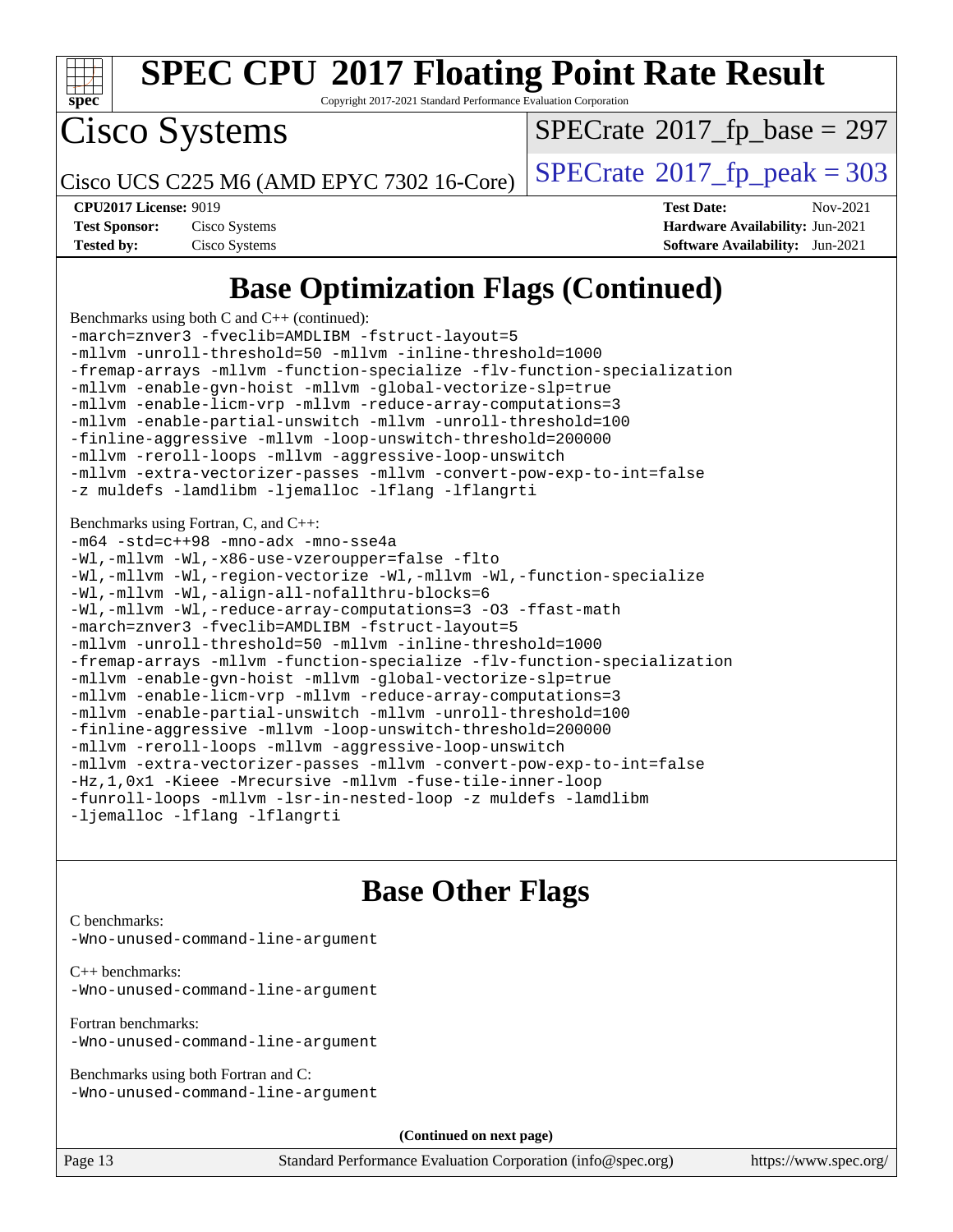

Copyright 2017-2021 Standard Performance Evaluation Corporation

## Cisco Systems

 $SPECTate$ <sup>®</sup>[2017\\_fp\\_base =](http://www.spec.org/auto/cpu2017/Docs/result-fields.html#SPECrate2017fpbase) 297

Cisco UCS C225 M6 (AMD EPYC 7302 16-Core)  $\left|$  [SPECrate](http://www.spec.org/auto/cpu2017/Docs/result-fields.html#SPECrate2017fppeak)®[2017\\_fp\\_peak = 3](http://www.spec.org/auto/cpu2017/Docs/result-fields.html#SPECrate2017fppeak)03

**[CPU2017 License:](http://www.spec.org/auto/cpu2017/Docs/result-fields.html#CPU2017License)** 9019 **[Test Date:](http://www.spec.org/auto/cpu2017/Docs/result-fields.html#TestDate)** Nov-2021 **[Test Sponsor:](http://www.spec.org/auto/cpu2017/Docs/result-fields.html#TestSponsor)** Cisco Systems **[Hardware Availability:](http://www.spec.org/auto/cpu2017/Docs/result-fields.html#HardwareAvailability)** Jun-2021 **[Tested by:](http://www.spec.org/auto/cpu2017/Docs/result-fields.html#Testedby)** Cisco Systems **[Software Availability:](http://www.spec.org/auto/cpu2017/Docs/result-fields.html#SoftwareAvailability)** Jun-2021

### **[Base Other Flags \(Continued\)](http://www.spec.org/auto/cpu2017/Docs/result-fields.html#BaseOtherFlags)**

[Benchmarks using both C and C++](http://www.spec.org/auto/cpu2017/Docs/result-fields.html#BenchmarksusingbothCandCXX): [-Wno-unused-command-line-argument](http://www.spec.org/cpu2017/results/res2021q4/cpu2017-20211207-30388.flags.html#user_CC_CXXbase_F-Wno-unused-command-line-argument)

[Benchmarks using Fortran, C, and C++:](http://www.spec.org/auto/cpu2017/Docs/result-fields.html#BenchmarksusingFortranCandCXX) [-Wno-unused-command-line-argument](http://www.spec.org/cpu2017/results/res2021q4/cpu2017-20211207-30388.flags.html#user_CC_CXX_FCbase_F-Wno-unused-command-line-argument)

### **[Peak Compiler Invocation](http://www.spec.org/auto/cpu2017/Docs/result-fields.html#PeakCompilerInvocation)**

[C benchmarks](http://www.spec.org/auto/cpu2017/Docs/result-fields.html#Cbenchmarks): [clang](http://www.spec.org/cpu2017/results/res2021q4/cpu2017-20211207-30388.flags.html#user_CCpeak_clang-c)

[C++ benchmarks:](http://www.spec.org/auto/cpu2017/Docs/result-fields.html#CXXbenchmarks) [clang++](http://www.spec.org/cpu2017/results/res2021q4/cpu2017-20211207-30388.flags.html#user_CXXpeak_clang-cpp)

[Fortran benchmarks](http://www.spec.org/auto/cpu2017/Docs/result-fields.html#Fortranbenchmarks): [flang](http://www.spec.org/cpu2017/results/res2021q4/cpu2017-20211207-30388.flags.html#user_FCpeak_flang)

[Benchmarks using both Fortran and C](http://www.spec.org/auto/cpu2017/Docs/result-fields.html#BenchmarksusingbothFortranandC): [flang](http://www.spec.org/cpu2017/results/res2021q4/cpu2017-20211207-30388.flags.html#user_CC_FCpeak_flang) [clang](http://www.spec.org/cpu2017/results/res2021q4/cpu2017-20211207-30388.flags.html#user_CC_FCpeak_clang-c)

[Benchmarks using both C and C++](http://www.spec.org/auto/cpu2017/Docs/result-fields.html#BenchmarksusingbothCandCXX): [clang++](http://www.spec.org/cpu2017/results/res2021q4/cpu2017-20211207-30388.flags.html#user_CC_CXXpeak_clang-cpp) [clang](http://www.spec.org/cpu2017/results/res2021q4/cpu2017-20211207-30388.flags.html#user_CC_CXXpeak_clang-c)

[Benchmarks using Fortran, C, and C++:](http://www.spec.org/auto/cpu2017/Docs/result-fields.html#BenchmarksusingFortranCandCXX) [clang++](http://www.spec.org/cpu2017/results/res2021q4/cpu2017-20211207-30388.flags.html#user_CC_CXX_FCpeak_clang-cpp) [clang](http://www.spec.org/cpu2017/results/res2021q4/cpu2017-20211207-30388.flags.html#user_CC_CXX_FCpeak_clang-c) [flang](http://www.spec.org/cpu2017/results/res2021q4/cpu2017-20211207-30388.flags.html#user_CC_CXX_FCpeak_flang)

## **[Peak Portability Flags](http://www.spec.org/auto/cpu2017/Docs/result-fields.html#PeakPortabilityFlags)**

Same as Base Portability Flags

## **[Peak Optimization Flags](http://www.spec.org/auto/cpu2017/Docs/result-fields.html#PeakOptimizationFlags)**

[C benchmarks](http://www.spec.org/auto/cpu2017/Docs/result-fields.html#Cbenchmarks):

```
 519.lbm_r: -m64 -flto -Wl,-mllvm -Wl,-function-specialize
-Wl,-mllvm -Wl,-align-all-nofallthru-blocks=6
-Wl,-mllvm -Wl,-reduce-array-computations=3 -Ofast
-march=znver3 -fveclib=AMDLIBM -fstruct-layout=7
```
**(Continued on next page)**

Page 14 Standard Performance Evaluation Corporation [\(info@spec.org\)](mailto:info@spec.org) <https://www.spec.org/>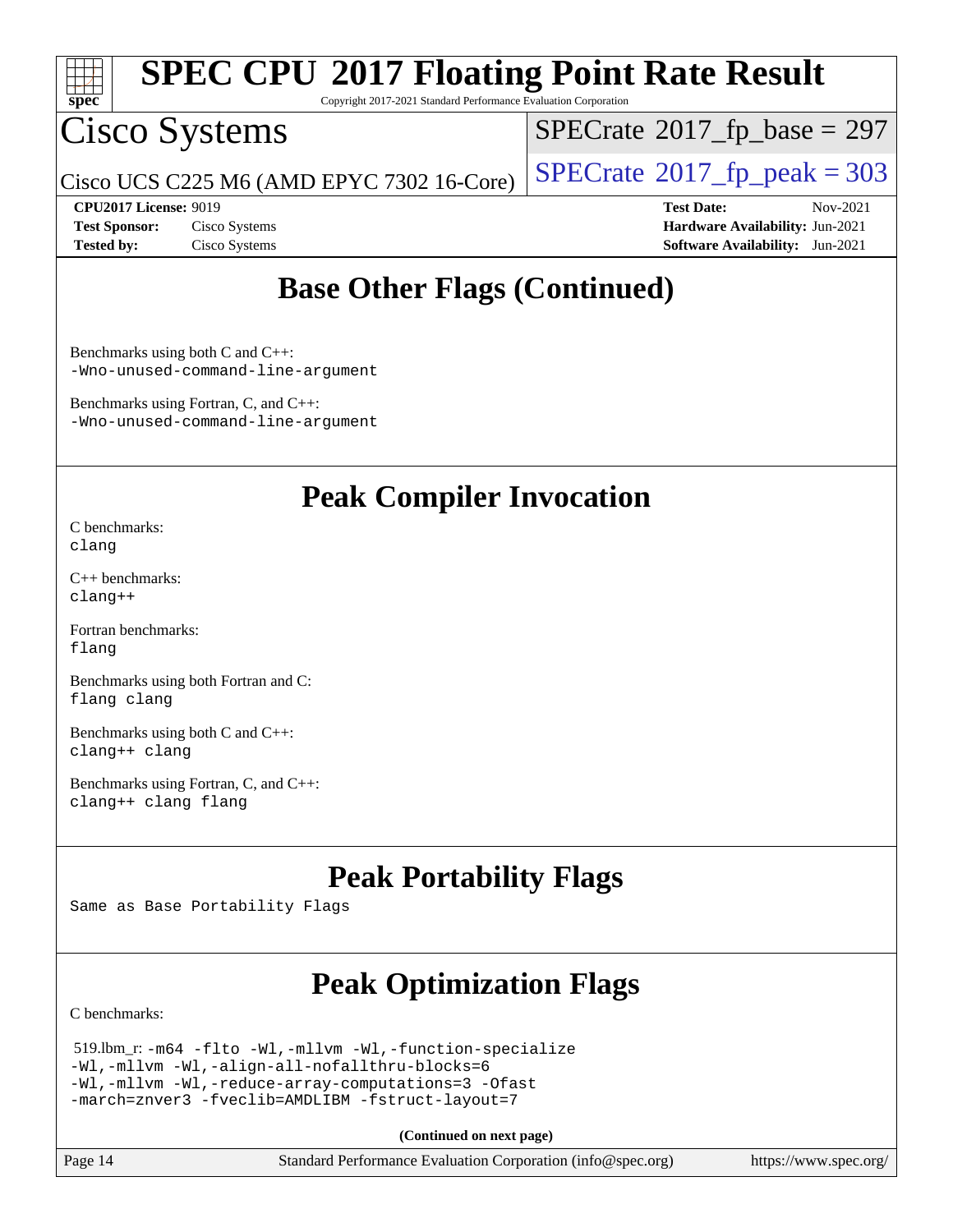

Copyright 2017-2021 Standard Performance Evaluation Corporation

Cisco Systems

 $SPECTate$ <sup>®</sup>[2017\\_fp\\_base =](http://www.spec.org/auto/cpu2017/Docs/result-fields.html#SPECrate2017fpbase) 297

Cisco UCS C225 M6 (AMD EPYC 7302 16-Core)  $\left| \text{SPECrate} \right|$  $\left| \text{SPECrate} \right|$  $\left| \text{SPECrate} \right|$   $2017$   $\left| \text{fp\_peak} \right| = 303$ 

| <b>Test Sponsor:</b> | Cisco Systems |
|----------------------|---------------|
| <b>Tested by:</b>    | Cisco Systems |

**[CPU2017 License:](http://www.spec.org/auto/cpu2017/Docs/result-fields.html#CPU2017License)** 9019 **[Test Date:](http://www.spec.org/auto/cpu2017/Docs/result-fields.html#TestDate)** Nov-2021 **[Hardware Availability:](http://www.spec.org/auto/cpu2017/Docs/result-fields.html#HardwareAvailability) Jun-2021 [Software Availability:](http://www.spec.org/auto/cpu2017/Docs/result-fields.html#SoftwareAvailability)** Jun-2021

## **[Peak Optimization Flags \(Continued\)](http://www.spec.org/auto/cpu2017/Docs/result-fields.html#PeakOptimizationFlags)**

519.lbm\_r (continued):

[-mllvm -unroll-threshold=50](http://www.spec.org/cpu2017/results/res2021q4/cpu2017-20211207-30388.flags.html#user_peakCOPTIMIZE519_lbm_r_F-unroll-threshold_458874500b2c105d6d5cb4d7a611c40e2b16e9e3d26b355fea72d644c3673b4de4b3932662f0ed3dbec75c491a13da2d2ca81180bd779dc531083ef1e1e549dc) [-fremap-arrays](http://www.spec.org/cpu2017/results/res2021q4/cpu2017-20211207-30388.flags.html#user_peakCOPTIMIZE519_lbm_r_F-fremap-arrays) [-flv-function-specialization](http://www.spec.org/cpu2017/results/res2021q4/cpu2017-20211207-30388.flags.html#user_peakCOPTIMIZE519_lbm_r_F-flv-function-specialization) [-mllvm -inline-threshold=1000](http://www.spec.org/cpu2017/results/res2021q4/cpu2017-20211207-30388.flags.html#user_peakCOPTIMIZE519_lbm_r_F-inline-threshold_b7832241b0a6397e4ecdbaf0eb7defdc10f885c2a282fa3240fdc99844d543fda39cf8a4a9dccf68cf19b5438ac3b455264f478df15da0f4988afa40d8243bab) [-mllvm -enable-gvn-hoist](http://www.spec.org/cpu2017/results/res2021q4/cpu2017-20211207-30388.flags.html#user_peakCOPTIMIZE519_lbm_r_F-enable-gvn-hoist_e5856354646dd6ca1333a0ad99b817e4cf8932b91b82809fd8fd47ceff7b22a89eba5c98fd3e3fa5200368fd772cec3dd56abc3c8f7b655a71b9f9848dddedd5) [-mllvm -global-vectorize-slp=true](http://www.spec.org/cpu2017/results/res2021q4/cpu2017-20211207-30388.flags.html#user_peakCOPTIMIZE519_lbm_r_F-global-vectorize-slp_f701c289ed3fc79483844cad3672606d268e3123d2651e764a36e57810b634b30ff7af25c43ce4288d0e4c1cc47ba156fce6ed971bc0d0e53c4c557f353d3dec) [-mllvm -function-specialize](http://www.spec.org/cpu2017/results/res2021q4/cpu2017-20211207-30388.flags.html#user_peakCOPTIMIZE519_lbm_r_F-function-specialize_233b3bdba86027f1b094368157e481c5bc59f40286dc25bfadc1858dcd5745c24fd30d5f188710db7fea399bcc9f44a80b3ce3aacc70a8870250c3ae5e1f35b8) [-mllvm -enable-licm-vrp](http://www.spec.org/cpu2017/results/res2021q4/cpu2017-20211207-30388.flags.html#user_peakCOPTIMIZE519_lbm_r_F-enable-licm-vrp_82fd83574dee81d8c8043a1355024a53ba7c23d449242d72368fd778ae4cd8625fb6c8e473e88c632367ccc13b0c321b9a13b8db897fcfc1592cf0205fd356b5) [-mllvm -reduce-array-computations=3](http://www.spec.org/cpu2017/results/res2021q4/cpu2017-20211207-30388.flags.html#user_peakCOPTIMIZE519_lbm_r_F-reduce-array-computations) [-lamdlibm](http://www.spec.org/cpu2017/results/res2021q4/cpu2017-20211207-30388.flags.html#user_peakEXTRA_LIBS519_lbm_r_F-lamdlibm) [-ljemalloc](http://www.spec.org/cpu2017/results/res2021q4/cpu2017-20211207-30388.flags.html#user_peakEXTRA_LIBS519_lbm_r_jemalloc-lib)

538.imagick\_r: Same as 519.lbm\_r

 544.nab\_r: [-m64](http://www.spec.org/cpu2017/results/res2021q4/cpu2017-20211207-30388.flags.html#user_peakCCLD544_nab_r_F-m64) [-flto](http://www.spec.org/cpu2017/results/res2021q4/cpu2017-20211207-30388.flags.html#user_peakCOPTIMIZEEXTRA_LDFLAGS544_nab_r_aocc-flto) [-Wl,-mllvm -Wl,-region-vectorize](http://www.spec.org/cpu2017/results/res2021q4/cpu2017-20211207-30388.flags.html#user_peakEXTRA_LDFLAGS544_nab_r_F-region-vectorize_fb6c6b5aa293c88efc6c7c2b52b20755e943585b1fe8658c35afef78727fff56e1a56891413c30e36b8e2a6f9a71126986319243e80eb6110b78b288f533c52b) [-Wl,-mllvm -Wl,-function-specialize](http://www.spec.org/cpu2017/results/res2021q4/cpu2017-20211207-30388.flags.html#user_peakEXTRA_LDFLAGS544_nab_r_F-function-specialize_7e7e661e57922243ee67c9a1251cb8910e607325179a0ce7f2884e09a6f5d4a5ef0ae4f37e8a2a11c95fc48e931f06dc2b6016f14b511fcb441e048bef1b065a) [-Ofast](http://www.spec.org/cpu2017/results/res2021q4/cpu2017-20211207-30388.flags.html#user_peakCOPTIMIZE544_nab_r_aocc-Ofast) [-march=znver3](http://www.spec.org/cpu2017/results/res2021q4/cpu2017-20211207-30388.flags.html#user_peakCOPTIMIZE544_nab_r_aocc-march) [-fveclib=AMDLIBM](http://www.spec.org/cpu2017/results/res2021q4/cpu2017-20211207-30388.flags.html#user_peakCOPTIMIZE544_nab_r_F-fveclib) [-fstruct-layout=7](http://www.spec.org/cpu2017/results/res2021q4/cpu2017-20211207-30388.flags.html#user_peakCOPTIMIZE544_nab_r_F-struct-layout_bb5ca1df7367e944cc4ca61612cc03d98834394c255cd0c6192b74953ffa1609f9fc38f5f1e72e3b07e2e558865a0ecfad5df250ac72d4e5924673196dbcdf1c) [-mllvm -unroll-threshold=50](http://www.spec.org/cpu2017/results/res2021q4/cpu2017-20211207-30388.flags.html#user_peakCOPTIMIZE544_nab_r_F-unroll-threshold_458874500b2c105d6d5cb4d7a611c40e2b16e9e3d26b355fea72d644c3673b4de4b3932662f0ed3dbec75c491a13da2d2ca81180bd779dc531083ef1e1e549dc) [-fremap-arrays](http://www.spec.org/cpu2017/results/res2021q4/cpu2017-20211207-30388.flags.html#user_peakCOPTIMIZE544_nab_r_F-fremap-arrays) [-flv-function-specialization](http://www.spec.org/cpu2017/results/res2021q4/cpu2017-20211207-30388.flags.html#user_peakCOPTIMIZE544_nab_r_F-flv-function-specialization) [-mllvm -inline-threshold=1000](http://www.spec.org/cpu2017/results/res2021q4/cpu2017-20211207-30388.flags.html#user_peakCOPTIMIZE544_nab_r_F-inline-threshold_b7832241b0a6397e4ecdbaf0eb7defdc10f885c2a282fa3240fdc99844d543fda39cf8a4a9dccf68cf19b5438ac3b455264f478df15da0f4988afa40d8243bab) [-mllvm -enable-gvn-hoist](http://www.spec.org/cpu2017/results/res2021q4/cpu2017-20211207-30388.flags.html#user_peakCOPTIMIZE544_nab_r_F-enable-gvn-hoist_e5856354646dd6ca1333a0ad99b817e4cf8932b91b82809fd8fd47ceff7b22a89eba5c98fd3e3fa5200368fd772cec3dd56abc3c8f7b655a71b9f9848dddedd5) [-mllvm -global-vectorize-slp=true](http://www.spec.org/cpu2017/results/res2021q4/cpu2017-20211207-30388.flags.html#user_peakCOPTIMIZE544_nab_r_F-global-vectorize-slp_f701c289ed3fc79483844cad3672606d268e3123d2651e764a36e57810b634b30ff7af25c43ce4288d0e4c1cc47ba156fce6ed971bc0d0e53c4c557f353d3dec) [-mllvm -function-specialize](http://www.spec.org/cpu2017/results/res2021q4/cpu2017-20211207-30388.flags.html#user_peakCOPTIMIZE544_nab_r_F-function-specialize_233b3bdba86027f1b094368157e481c5bc59f40286dc25bfadc1858dcd5745c24fd30d5f188710db7fea399bcc9f44a80b3ce3aacc70a8870250c3ae5e1f35b8) [-mllvm -enable-licm-vrp](http://www.spec.org/cpu2017/results/res2021q4/cpu2017-20211207-30388.flags.html#user_peakCOPTIMIZE544_nab_r_F-enable-licm-vrp_82fd83574dee81d8c8043a1355024a53ba7c23d449242d72368fd778ae4cd8625fb6c8e473e88c632367ccc13b0c321b9a13b8db897fcfc1592cf0205fd356b5) [-mllvm -reduce-array-computations=3](http://www.spec.org/cpu2017/results/res2021q4/cpu2017-20211207-30388.flags.html#user_peakCOPTIMIZE544_nab_r_F-reduce-array-computations) [-lamdlibm](http://www.spec.org/cpu2017/results/res2021q4/cpu2017-20211207-30388.flags.html#user_peakEXTRA_LIBS544_nab_r_F-lamdlibm) [-ljemalloc](http://www.spec.org/cpu2017/results/res2021q4/cpu2017-20211207-30388.flags.html#user_peakEXTRA_LIBS544_nab_r_jemalloc-lib)

[C++ benchmarks:](http://www.spec.org/auto/cpu2017/Docs/result-fields.html#CXXbenchmarks)

 $508$ .namd\_r: basepeak = yes

```
 510.parest_r: -m64 -std=c++98 -mno-adx -mno-sse4a
-Wl,-mllvm -Wl,-x86-use-vzeroupper=false
-Wl,-mllvm -Wl,-enable-licm-vrp -flto
-Wl,-mllvm -Wl,-suppress-fmas
-Wl,-mllvm -Wl,-function-specialize -Ofast -march=znver3
-fveclib=AMDLIBM -finline-aggressive
-mllvm -unroll-threshold=100 -flv-function-specialization
-mllvm -enable-licm-vrp -mllvm -reroll-loops
-mllvm -aggressive-loop-unswitch
-mllvm -reduce-array-computations=3
-mllvm -global-vectorize-slp=true -lamdlibm -ljemalloc
```
[Fortran benchmarks](http://www.spec.org/auto/cpu2017/Docs/result-fields.html#Fortranbenchmarks):

 $503.bwaves$   $r:$  basepeak = yes

 $549.$ fotonik $3d$ \_r: basepeak = yes

```
 554.roms_r: -m64 -Wl,-mllvm -Wl,-enable-X86-prefetching
-Wl,-mllvm -Wl,-enable-licm-vrp -flto
-Wl,-mllvm -Wl,-function-specialize
-Wl,-mllvm -Wl,-align-all-nofallthru-blocks=6
-Wl,-mllvm -Wl,-reduce-array-computations=3 -Ofast
-march=znver3 -fveclib=AMDLIBM -Kieee -Mrecursive
```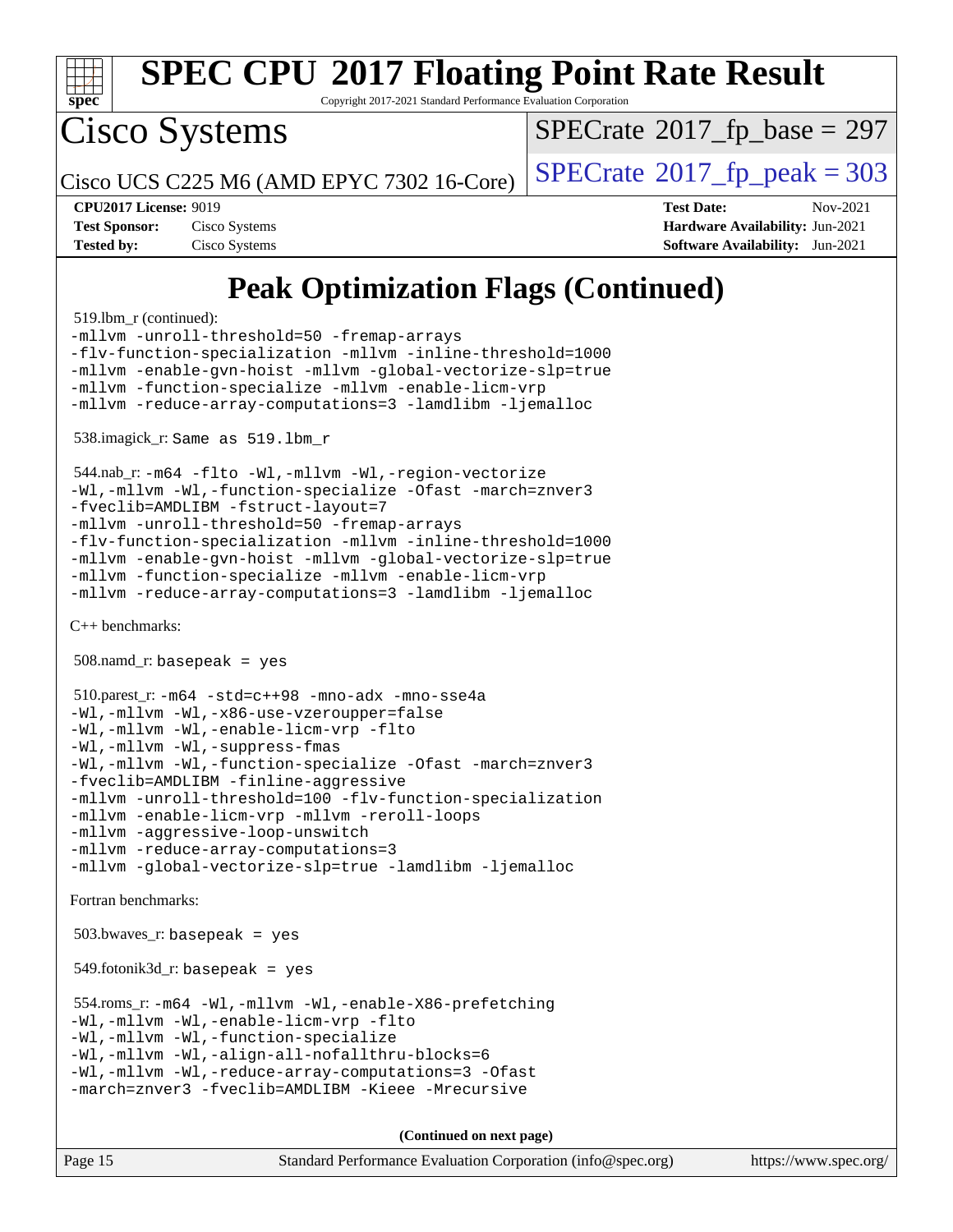

Copyright 2017-2021 Standard Performance Evaluation Corporation

Cisco Systems

 $SPECTate$ <sup>®</sup>[2017\\_fp\\_base =](http://www.spec.org/auto/cpu2017/Docs/result-fields.html#SPECrate2017fpbase) 297

Cisco UCS C225 M6 (AMD EPYC 7302 16-Core)  $\left| \text{SPECrate} \right|$  $\left| \text{SPECrate} \right|$  $\left| \text{SPECrate} \right|$   $2017$   $\left| \text{fp\_peak} \right| = 303$ 

**[Tested by:](http://www.spec.org/auto/cpu2017/Docs/result-fields.html#Testedby)** Cisco Systems **[Software Availability:](http://www.spec.org/auto/cpu2017/Docs/result-fields.html#SoftwareAvailability)** Jun-2021

**[CPU2017 License:](http://www.spec.org/auto/cpu2017/Docs/result-fields.html#CPU2017License)** 9019 **[Test Date:](http://www.spec.org/auto/cpu2017/Docs/result-fields.html#TestDate)** Nov-2021 **[Test Sponsor:](http://www.spec.org/auto/cpu2017/Docs/result-fields.html#TestSponsor)** Cisco Systems **[Hardware Availability:](http://www.spec.org/auto/cpu2017/Docs/result-fields.html#HardwareAvailability)** Jun-2021

## **[Peak Optimization Flags \(Continued\)](http://www.spec.org/auto/cpu2017/Docs/result-fields.html#PeakOptimizationFlags)**

554.roms\_r (continued):

[-mllvm -reduce-array-computations=3](http://www.spec.org/cpu2017/results/res2021q4/cpu2017-20211207-30388.flags.html#user_peakFOPTIMIZE554_roms_r_F-reduce-array-computations) [-mllvm -global-vectorize-slp=true](http://www.spec.org/cpu2017/results/res2021q4/cpu2017-20211207-30388.flags.html#user_peakFOPTIMIZE554_roms_r_F-global-vectorize-slp_f701c289ed3fc79483844cad3672606d268e3123d2651e764a36e57810b634b30ff7af25c43ce4288d0e4c1cc47ba156fce6ed971bc0d0e53c4c557f353d3dec) [-mllvm -enable-licm-vrp](http://www.spec.org/cpu2017/results/res2021q4/cpu2017-20211207-30388.flags.html#user_peakFOPTIMIZE554_roms_r_F-enable-licm-vrp_82fd83574dee81d8c8043a1355024a53ba7c23d449242d72368fd778ae4cd8625fb6c8e473e88c632367ccc13b0c321b9a13b8db897fcfc1592cf0205fd356b5) [-Hz,1,0x1](http://www.spec.org/cpu2017/results/res2021q4/cpu2017-20211207-30388.flags.html#user_peakEXTRA_FFLAGS554_roms_r_F-save-array-metadata) [-mllvm -fuse-tile-inner-loop](http://www.spec.org/cpu2017/results/res2021q4/cpu2017-20211207-30388.flags.html#user_peakEXTRA_FFLAGS554_roms_r_F-fuse-tile-inner-loop_a96ec74f3ab7113ca948afab2f7df720fdaa7c20bd316986c0fe40ef5f82f2613ee26bde25c6cf421f527cd549c2b0b12b7e2cdf22e7a5a52600673d8851f1df) [-lamdlibm](http://www.spec.org/cpu2017/results/res2021q4/cpu2017-20211207-30388.flags.html#user_peakEXTRA_LIBS554_roms_r_F-lamdlibm) [-ljemalloc](http://www.spec.org/cpu2017/results/res2021q4/cpu2017-20211207-30388.flags.html#user_peakEXTRA_LIBS554_roms_r_jemalloc-lib) [-lflang](http://www.spec.org/cpu2017/results/res2021q4/cpu2017-20211207-30388.flags.html#user_peakEXTRA_FLIBS554_roms_r_F-lflang) [-lflangrti](http://www.spec.org/cpu2017/results/res2021q4/cpu2017-20211207-30388.flags.html#user_peakEXTRA_FLIBS554_roms_r_F-lflangrti)

[Benchmarks using both Fortran and C](http://www.spec.org/auto/cpu2017/Docs/result-fields.html#BenchmarksusingbothFortranandC):

 $521.wrf\_r:$  basepeak = yes

```
 527.cam4_r: -m64 -Wl,-mllvm -Wl,-enable-X86-prefetching
-Wl,-mllvm -Wl,-enable-licm-vrp -flto
-Wl,-mllvm -Wl,-function-specialize
-Wl,-mllvm -Wl,-force-vector-interleave=1 -Ofast
-march=znver3 -fveclib=AMDLIBM -fstruct-layout=7
-mllvm -unroll-threshold=50 -fremap-arrays
-flv-function-specialization -mllvm -inline-threshold=1000
-mllvm -enable-gvn-hoist -mllvm -global-vectorize-slp=true
-mllvm -function-specialize -mllvm -enable-licm-vrp
-mllvm -reduce-array-computations=3 -O3 -ffast-math
-funroll-loops -mllvm -extra-vectorizer-passes
-mllvm -lsr-in-nested-loop -Mrecursive -lamdlibm
-ljemalloc -lflang -lflangrti
```
[Benchmarks using both C and C++](http://www.spec.org/auto/cpu2017/Docs/result-fields.html#BenchmarksusingbothCandCXX):

511.povray\_r: basepeak = yes

```
 526.blender_r: -m64 -std=c++98 -mno-adx -mno-sse4a
-Wl,-mllvm -Wl,-x86-use-vzeroupper=false
-Wl,-mllvm -Wl,-enable-licm-vrp -flto
-Wl,-mllvm -Wl,-function-specialize
-Wl,-mllvm -Wl,-align-all-nofallthru-blocks=6
-Wl,-mllvm -Wl,-reduce-array-computations=3 -Ofast
-march=znver3 -fveclib=AMDLIBM -fstruct-layout=7
-mllvm -unroll-threshold=50 -fremap-arrays
-flv-function-specialization -mllvm -inline-threshold=1000
-mllvm -enable-gvn-hoist -mllvm -global-vectorize-slp=true
-mllvm -function-specialize -mllvm -enable-licm-vrp
-mllvm -reduce-array-computations=3 -finline-aggressive
-mllvm -unroll-threshold=100 -mllvm -reroll-loops
-mllvm -aggressive-loop-unswitch -lamdlibm -ljemalloc
```
[Benchmarks using Fortran, C, and C++:](http://www.spec.org/auto/cpu2017/Docs/result-fields.html#BenchmarksusingFortranCandCXX) [-m64](http://www.spec.org/cpu2017/results/res2021q4/cpu2017-20211207-30388.flags.html#user_CC_CXX_FCpeak_F-m64) [-std=c++98](http://www.spec.org/cpu2017/results/res2021q4/cpu2017-20211207-30388.flags.html#user_CC_CXX_FCpeak_std-cpp) [-mno-adx](http://www.spec.org/cpu2017/results/res2021q4/cpu2017-20211207-30388.flags.html#user_CC_CXX_FCpeak_F-mno-adx) [-mno-sse4a](http://www.spec.org/cpu2017/results/res2021q4/cpu2017-20211207-30388.flags.html#user_CC_CXX_FCpeak_F-mno-sse4a) [-Wl,-mllvm -Wl,-x86-use-vzeroupper=false](http://www.spec.org/cpu2017/results/res2021q4/cpu2017-20211207-30388.flags.html#user_CC_CXX_FCpeak_F-use-vzeroupper_f792211b0552b0142c11cf651c85f88d7eca3e3e6d4ab29ab8b0b7be9c7d83df7aebb846b5dded1424ec84d39acb59d058815f97bc3ae9de4ba00ee4e2945c83) [-Wl,-mllvm -Wl,-enable-licm-vrp](http://www.spec.org/cpu2017/results/res2021q4/cpu2017-20211207-30388.flags.html#user_CC_CXX_FCpeak_F-enable-licm-vrp_65c4fc69039207ec88421e1591ba3bbf2ac715c2f390cac268ece6f40ae7757bd65f971ef38c9b70aedd2bf37e4037d3d64a7fe88db6aed78b6f244274772259)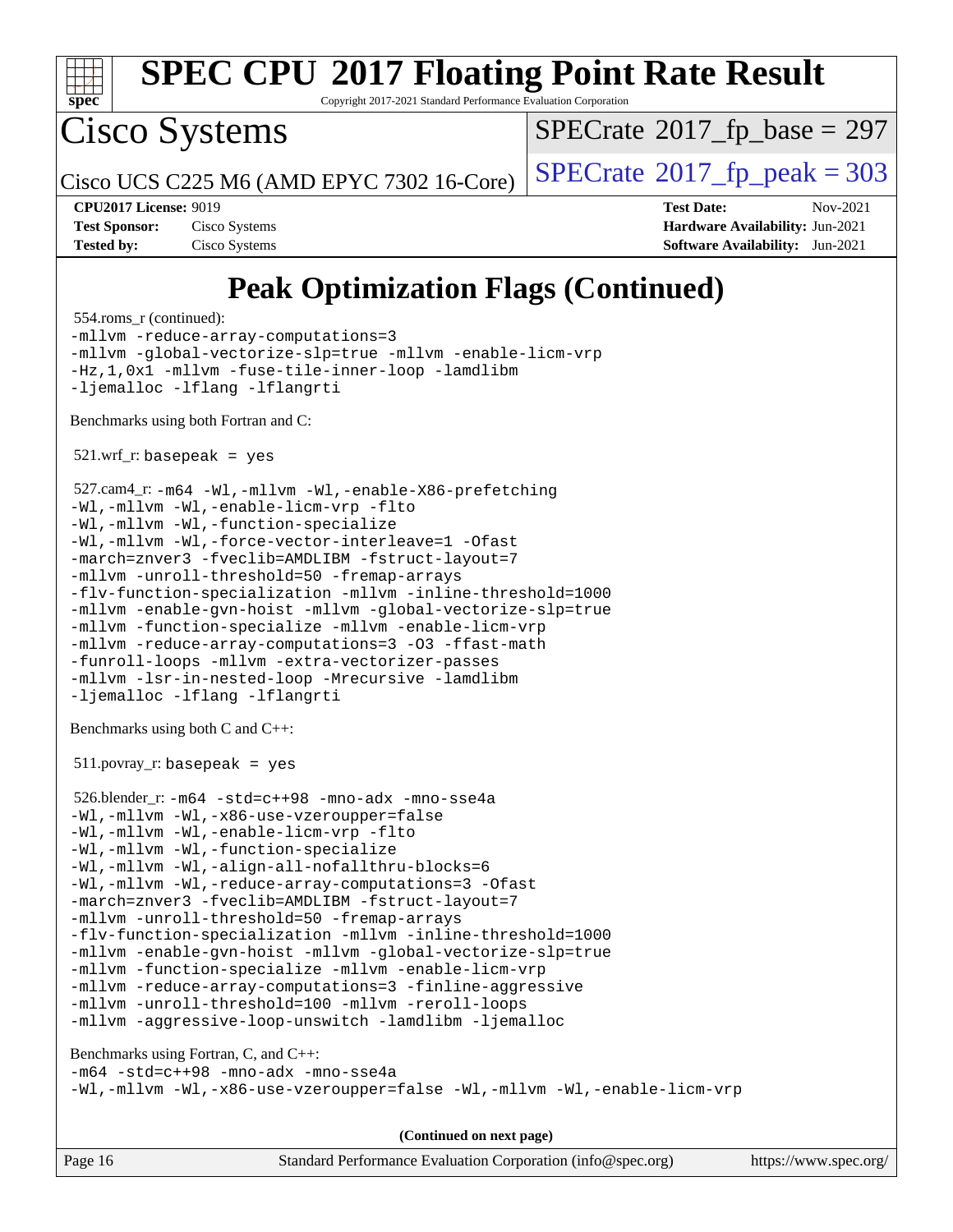

Copyright 2017-2021 Standard Performance Evaluation Corporation

Cisco Systems

 $SPECTate$ <sup>®</sup>[2017\\_fp\\_base =](http://www.spec.org/auto/cpu2017/Docs/result-fields.html#SPECrate2017fpbase) 297

Cisco UCS C225 M6 (AMD EPYC 7302 16-Core)  $\left| \text{SPECrate} \right|$  $\left| \text{SPECrate} \right|$  $\left| \text{SPECrate} \right|$   $2017$   $\left| \text{fp\_peak} \right| = 303$ 

**[Tested by:](http://www.spec.org/auto/cpu2017/Docs/result-fields.html#Testedby)** Cisco Systems **[Software Availability:](http://www.spec.org/auto/cpu2017/Docs/result-fields.html#SoftwareAvailability)** Jun-2021

**[CPU2017 License:](http://www.spec.org/auto/cpu2017/Docs/result-fields.html#CPU2017License)** 9019 **[Test Date:](http://www.spec.org/auto/cpu2017/Docs/result-fields.html#TestDate)** Nov-2021 **[Test Sponsor:](http://www.spec.org/auto/cpu2017/Docs/result-fields.html#TestSponsor)** Cisco Systems **[Hardware Availability:](http://www.spec.org/auto/cpu2017/Docs/result-fields.html#HardwareAvailability)** Jun-2021

## **[Peak Optimization Flags \(Continued\)](http://www.spec.org/auto/cpu2017/Docs/result-fields.html#PeakOptimizationFlags)**

[Benchmarks using Fortran, C, and C++](http://www.spec.org/auto/cpu2017/Docs/result-fields.html#BenchmarksusingFortranCandCXX) (continued): [-flto](http://www.spec.org/cpu2017/results/res2021q4/cpu2017-20211207-30388.flags.html#user_CC_CXX_FCpeak_aocc-flto) [-Wl,-mllvm -Wl,-function-specialize](http://www.spec.org/cpu2017/results/res2021q4/cpu2017-20211207-30388.flags.html#user_CC_CXX_FCpeak_F-function-specialize_7e7e661e57922243ee67c9a1251cb8910e607325179a0ce7f2884e09a6f5d4a5ef0ae4f37e8a2a11c95fc48e931f06dc2b6016f14b511fcb441e048bef1b065a) [-Wl,-mllvm -Wl,-align-all-nofallthru-blocks=6](http://www.spec.org/cpu2017/results/res2021q4/cpu2017-20211207-30388.flags.html#user_CC_CXX_FCpeak_F-align-all-nofallthru-blocks) [-Wl,-mllvm -Wl,-reduce-array-computations=3](http://www.spec.org/cpu2017/results/res2021q4/cpu2017-20211207-30388.flags.html#user_CC_CXX_FCpeak_F-reduce-array-computations_b882aefe7a5dda4e33149f6299762b9a720dace3e498e13756f4c04e5a19edf5315c1f3993de2e61ec41e8c206231f84e05da7040e1bb5d69ba27d10a12507e4) [-Ofast](http://www.spec.org/cpu2017/results/res2021q4/cpu2017-20211207-30388.flags.html#user_CC_CXX_FCpeak_aocc-Ofast) [-march=znver3](http://www.spec.org/cpu2017/results/res2021q4/cpu2017-20211207-30388.flags.html#user_CC_CXX_FCpeak_aocc-march) [-fveclib=AMDLIBM](http://www.spec.org/cpu2017/results/res2021q4/cpu2017-20211207-30388.flags.html#user_CC_CXX_FCpeak_F-fveclib) [-fstruct-layout=7](http://www.spec.org/cpu2017/results/res2021q4/cpu2017-20211207-30388.flags.html#user_CC_CXX_FCpeak_F-struct-layout_bb5ca1df7367e944cc4ca61612cc03d98834394c255cd0c6192b74953ffa1609f9fc38f5f1e72e3b07e2e558865a0ecfad5df250ac72d4e5924673196dbcdf1c) [-mllvm -unroll-threshold=50](http://www.spec.org/cpu2017/results/res2021q4/cpu2017-20211207-30388.flags.html#user_CC_CXX_FCpeak_F-unroll-threshold_458874500b2c105d6d5cb4d7a611c40e2b16e9e3d26b355fea72d644c3673b4de4b3932662f0ed3dbec75c491a13da2d2ca81180bd779dc531083ef1e1e549dc) [-fremap-arrays](http://www.spec.org/cpu2017/results/res2021q4/cpu2017-20211207-30388.flags.html#user_CC_CXX_FCpeak_F-fremap-arrays) [-flv-function-specialization](http://www.spec.org/cpu2017/results/res2021q4/cpu2017-20211207-30388.flags.html#user_CC_CXX_FCpeak_F-flv-function-specialization) [-mllvm -inline-threshold=1000](http://www.spec.org/cpu2017/results/res2021q4/cpu2017-20211207-30388.flags.html#user_CC_CXX_FCpeak_F-inline-threshold_b7832241b0a6397e4ecdbaf0eb7defdc10f885c2a282fa3240fdc99844d543fda39cf8a4a9dccf68cf19b5438ac3b455264f478df15da0f4988afa40d8243bab) [-mllvm -enable-gvn-hoist](http://www.spec.org/cpu2017/results/res2021q4/cpu2017-20211207-30388.flags.html#user_CC_CXX_FCpeak_F-enable-gvn-hoist_e5856354646dd6ca1333a0ad99b817e4cf8932b91b82809fd8fd47ceff7b22a89eba5c98fd3e3fa5200368fd772cec3dd56abc3c8f7b655a71b9f9848dddedd5) [-mllvm -global-vectorize-slp=true](http://www.spec.org/cpu2017/results/res2021q4/cpu2017-20211207-30388.flags.html#user_CC_CXX_FCpeak_F-global-vectorize-slp_f701c289ed3fc79483844cad3672606d268e3123d2651e764a36e57810b634b30ff7af25c43ce4288d0e4c1cc47ba156fce6ed971bc0d0e53c4c557f353d3dec) [-mllvm -function-specialize](http://www.spec.org/cpu2017/results/res2021q4/cpu2017-20211207-30388.flags.html#user_CC_CXX_FCpeak_F-function-specialize_233b3bdba86027f1b094368157e481c5bc59f40286dc25bfadc1858dcd5745c24fd30d5f188710db7fea399bcc9f44a80b3ce3aacc70a8870250c3ae5e1f35b8) [-mllvm -enable-licm-vrp](http://www.spec.org/cpu2017/results/res2021q4/cpu2017-20211207-30388.flags.html#user_CC_CXX_FCpeak_F-enable-licm-vrp_82fd83574dee81d8c8043a1355024a53ba7c23d449242d72368fd778ae4cd8625fb6c8e473e88c632367ccc13b0c321b9a13b8db897fcfc1592cf0205fd356b5) [-mllvm -reduce-array-computations=3](http://www.spec.org/cpu2017/results/res2021q4/cpu2017-20211207-30388.flags.html#user_CC_CXX_FCpeak_F-reduce-array-computations) [-mllvm -unroll-threshold=100](http://www.spec.org/cpu2017/results/res2021q4/cpu2017-20211207-30388.flags.html#user_CC_CXX_FCpeak_F-unroll-threshold) [-mllvm -loop-unswitch-threshold=200000](http://www.spec.org/cpu2017/results/res2021q4/cpu2017-20211207-30388.flags.html#user_CC_CXX_FCpeak_F-loop-unswitch-threshold_f9a82ae3270e55b5fbf79d0d96ee93606b73edbbe527d20b18b7bff1a3a146ad50cfc7454c5297978340ae9213029016a7d16221274d672d3f7f42ed25274e1d) [-finline-aggressive](http://www.spec.org/cpu2017/results/res2021q4/cpu2017-20211207-30388.flags.html#user_CC_CXX_FCpeak_F-finline-aggressive) [-mllvm -reroll-loops](http://www.spec.org/cpu2017/results/res2021q4/cpu2017-20211207-30388.flags.html#user_CC_CXX_FCpeak_F-reroll-loops) [-mllvm -aggressive-loop-unswitch](http://www.spec.org/cpu2017/results/res2021q4/cpu2017-20211207-30388.flags.html#user_CC_CXX_FCpeak_F-aggressive-loop-unswitch_abd8177005d493f9a81f88ae32814acdc0422950e54bc53b0605c538e2e7549eb43d48c826089056b98aa2f0c142dc7ed1401fa1c97db9286a8c3ff748437b59) [-mllvm -extra-vectorizer-passes](http://www.spec.org/cpu2017/results/res2021q4/cpu2017-20211207-30388.flags.html#user_CC_CXX_FCpeak_F-extra-vectorizer-passes_4bb9f90681e045f5ce38050c5c48e52c5a95ed819cbc44e12f6b389a91a38f1bfb7d9f51b06906bf2bd7ccd881019f6383c418982c71e3a142c10a060056d555) [-mllvm -convert-pow-exp-to-int=false](http://www.spec.org/cpu2017/results/res2021q4/cpu2017-20211207-30388.flags.html#user_CC_CXX_FCpeak_F-convert-pow-exp-to-int_48075d7f300181d7350b7c152e089ba974e4acf53c583458eae87b0ecd6f9aa5a8546e2797aca77a784d497b972647cfd65b81c02996ee1106af5ba1043433c1) [-Kieee](http://www.spec.org/cpu2017/results/res2021q4/cpu2017-20211207-30388.flags.html#user_CC_CXX_FCpeak_F-kieee) [-Mrecursive](http://www.spec.org/cpu2017/results/res2021q4/cpu2017-20211207-30388.flags.html#user_CC_CXX_FCpeak_F-mrecursive) [-lamdlibm](http://www.spec.org/cpu2017/results/res2021q4/cpu2017-20211207-30388.flags.html#user_CC_CXX_FCpeak_F-lamdlibm) [-ljemalloc](http://www.spec.org/cpu2017/results/res2021q4/cpu2017-20211207-30388.flags.html#user_CC_CXX_FCpeak_jemalloc-lib) [-lflang](http://www.spec.org/cpu2017/results/res2021q4/cpu2017-20211207-30388.flags.html#user_CC_CXX_FCpeak_F-lflang) [-lflangrti](http://www.spec.org/cpu2017/results/res2021q4/cpu2017-20211207-30388.flags.html#user_CC_CXX_FCpeak_F-lflangrti)

### **[Peak Other Flags](http://www.spec.org/auto/cpu2017/Docs/result-fields.html#PeakOtherFlags)**

[C benchmarks](http://www.spec.org/auto/cpu2017/Docs/result-fields.html#Cbenchmarks): [-Wno-unused-command-line-argument](http://www.spec.org/cpu2017/results/res2021q4/cpu2017-20211207-30388.flags.html#user_CCpeak_F-Wno-unused-command-line-argument)

[C++ benchmarks:](http://www.spec.org/auto/cpu2017/Docs/result-fields.html#CXXbenchmarks) [-Wno-unused-command-line-argument](http://www.spec.org/cpu2017/results/res2021q4/cpu2017-20211207-30388.flags.html#user_CXXpeak_F-Wno-unused-command-line-argument)

[Fortran benchmarks](http://www.spec.org/auto/cpu2017/Docs/result-fields.html#Fortranbenchmarks): [-Wno-unused-command-line-argument](http://www.spec.org/cpu2017/results/res2021q4/cpu2017-20211207-30388.flags.html#user_FCpeak_F-Wno-unused-command-line-argument)

[Benchmarks using both Fortran and C](http://www.spec.org/auto/cpu2017/Docs/result-fields.html#BenchmarksusingbothFortranandC): [-Wno-unused-command-line-argument](http://www.spec.org/cpu2017/results/res2021q4/cpu2017-20211207-30388.flags.html#user_CC_FCpeak_F-Wno-unused-command-line-argument)

[Benchmarks using both C and C++](http://www.spec.org/auto/cpu2017/Docs/result-fields.html#BenchmarksusingbothCandCXX): [-Wno-unused-command-line-argument](http://www.spec.org/cpu2017/results/res2021q4/cpu2017-20211207-30388.flags.html#user_CC_CXXpeak_F-Wno-unused-command-line-argument)

[Benchmarks using Fortran, C, and C++:](http://www.spec.org/auto/cpu2017/Docs/result-fields.html#BenchmarksusingFortranCandCXX) [-Wno-unused-command-line-argument](http://www.spec.org/cpu2017/results/res2021q4/cpu2017-20211207-30388.flags.html#user_CC_CXX_FCpeak_F-Wno-unused-command-line-argument)

[The flags files that were used to format this result can be browsed at](tmsearch)

<http://www.spec.org/cpu2017/flags/aocc300-flags-B2.html> <http://www.spec.org/cpu2017/flags/Cisco-Platform-Settings-AMD-v2-revC.html>

[You can also download the XML flags sources by saving the following links:](tmsearch)

<http://www.spec.org/cpu2017/flags/aocc300-flags-B2.xml> <http://www.spec.org/cpu2017/flags/Cisco-Platform-Settings-AMD-v2-revC.xml>

Page 17 Standard Performance Evaluation Corporation [\(info@spec.org\)](mailto:info@spec.org) <https://www.spec.org/>